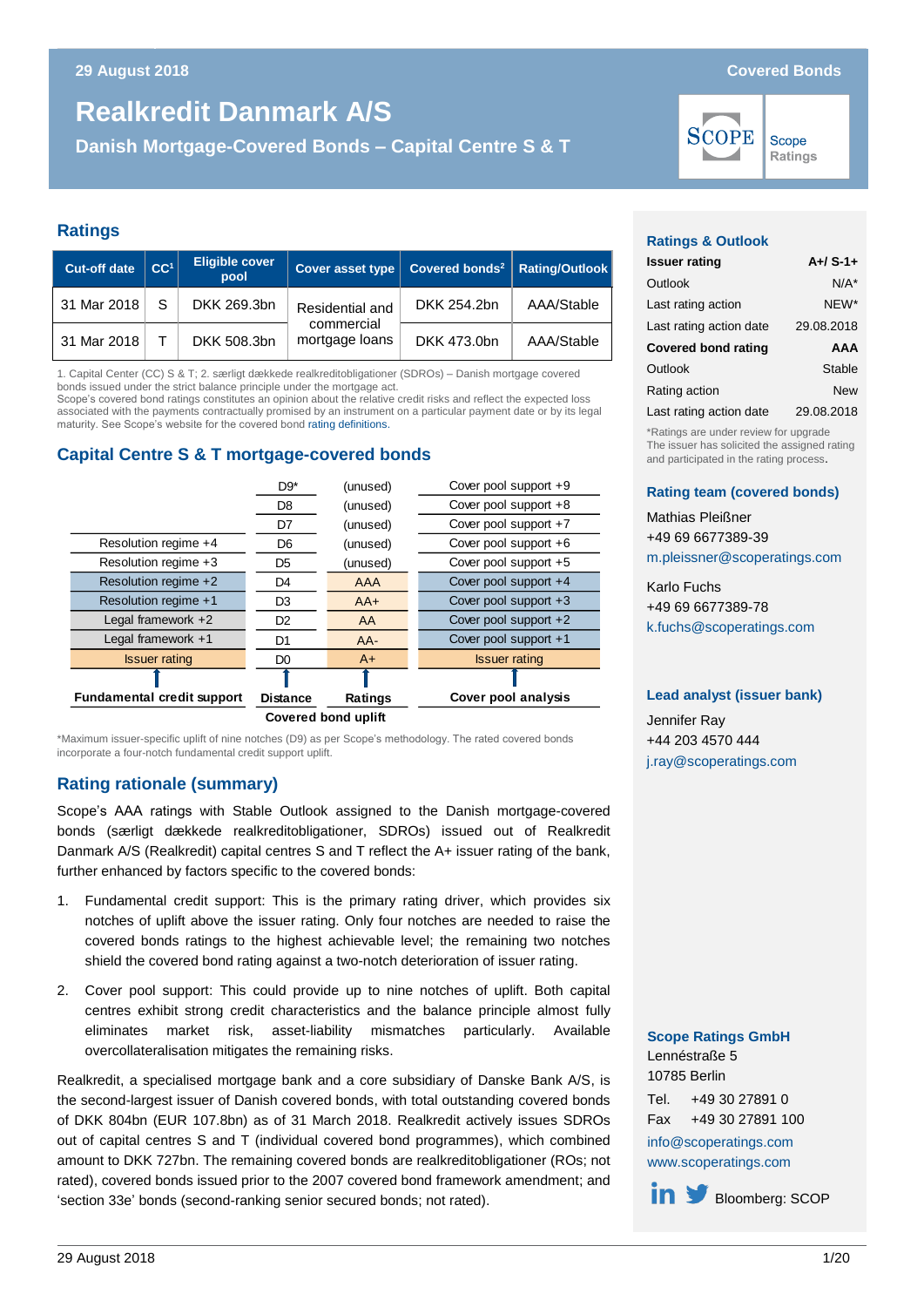

## **Outlook**

Scope's Stable Outlook on the SDROs issued out of capital centres S and T reflects: i) fundamental credit support attributable to the bank's covered bonds, isolating the ratings against credit-negative changes in the programmes' risk profiles, and ii) wellmatched capital centres with low-LTV cover assets. Cover pool support is currently not needed for the rating but could provide further enhancement. The significant, potential rating buffer of up to five notches also supports the Stable Outlook. Scope believes that the upcoming European covered bond harmonisation will not negatively impact the fundamental support factors relevant for the issuer and for Danish mortgage covered bonds.

## **Rating-change drivers**

Covered bond ratings may be downgraded if: i) the issuer is downgraded by more than two notches and there is no cover pool support, or ii) the legal framework and resolution regime becomes materially less supportive to Danish mortgage covered bonds.

## **Rating drivers and mitigants (summary)**

#### **Positive rating drivers Negative Negative rating drivers and mitigants The issuer.** Realkredit is closely integrated with and has a dedicated role in Danske Group. It also has longstanding experience in housing finance, and reassuring stand-alone financial fundamentals. **The issuer.** Monoline business model leads to a strong dependence on developments in the housing market. **Covered bond legal framework in Denmark (+2 notches).**  The mortgage bank act provides a very strong framework, ensuring the integrity of the covered bond structure to fully support and enforce a recourse to the cover pool. **Covered bond legal framework.** Not applicable. **Resolution regime assessment (up to +4 notches).** Danish covered bonds are excluded from bail-in; Realkredit is deemed resolvable; SDROs are deemed systemically relevant; and a cohesive stakeholder group supports the market's ongoing development. **Resolution regime assessment.** Not applicable. **Cover pool support (up to +3 notches).** The asset quality in both capital centres is sound, supported by the stable performance of Danish residential and commercial mortgage loans. The strict balance principle required by the Danish mortgage act limits market and mismatch risk. Available overcollateralisation is also robust. **Cover pool support.** Not applicable. **Positive rating-change drivers Negative rating-change drivers Issuer/group.** An upgrade of Danske Bank A/S would likely result in an upgrade of Realkredits rating, further increasing the buffer of the covered bond rating against issuer downgrades. **Issuer/group.** A weakening in both the integration and importance of the subsidiary, as well as a weakening financial position, could result in a downgrade of the issuer. However, this would only reduce the covered bonds buffer against downgrades. **Covered bond legal framework.** An upgrade is not possible as highest rating is already achieved. **Legal covered bond framework.** Not expected, highest rating uplift has already been achieved and EU harmonisation is not expected to negatively impact the existing legal framework. **Resolution regime assessment.** Not applicable as highest rating uplift is already achieved. **Resolution-regime assessment.** Significant fall in market share, inability to meet the 'debt buffer', both of which could remove the regulator's incentive and ability to maintain the issuer as going concern and could negatively impact the rating. **Cover pool support.** Not applicable as the highest rating is already fully supported by fundamental factors. **Cover pool support.** Not applicable as the current rating is fundamental support based.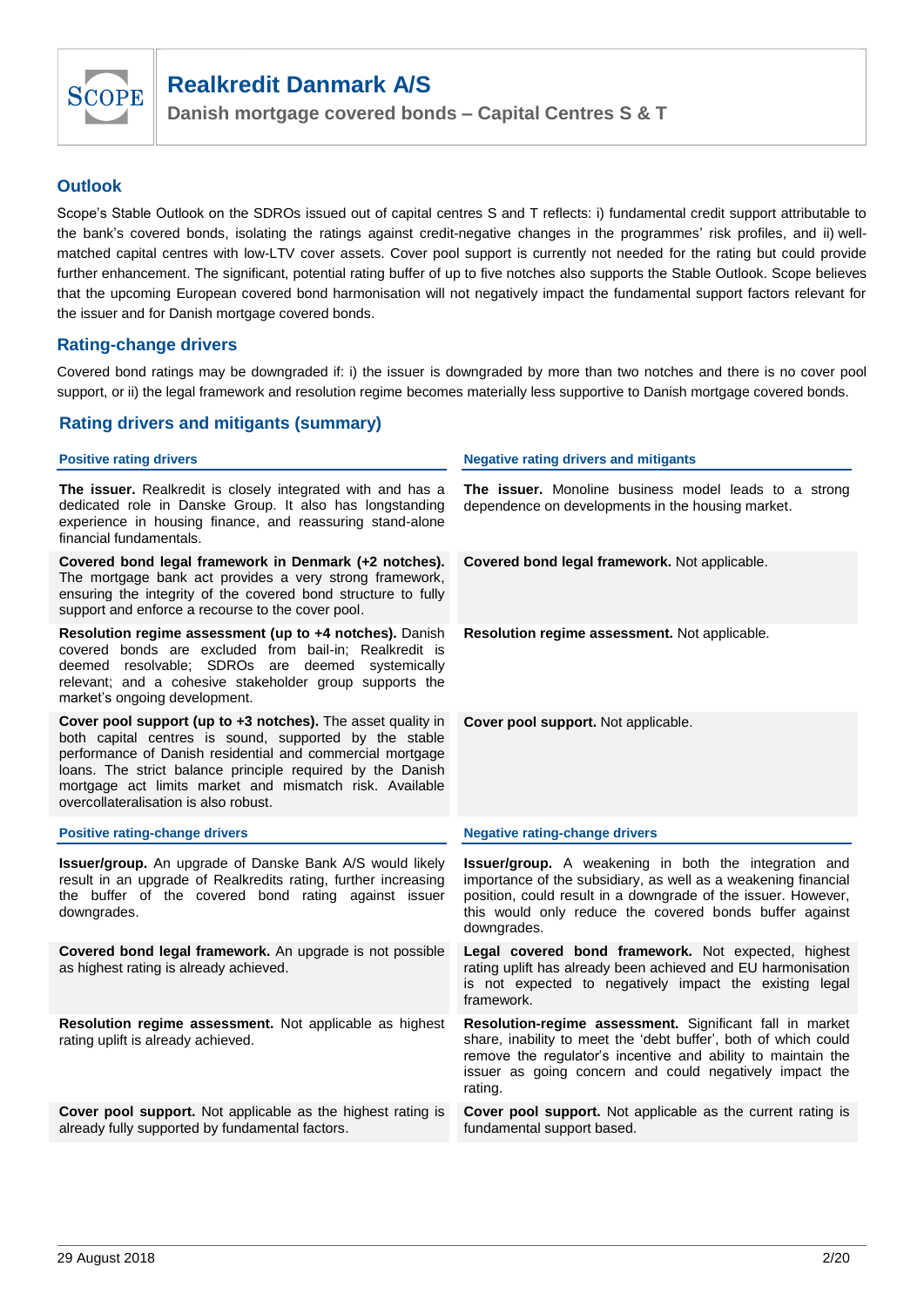

**Danish mortgage covered bonds – Capital Centres S & T**

**Realkredit is the second-largest Danish mortgage bank, with a 28% market share** 

#### **Table of contents**

| 1. The issuer                                  | 3  |
|------------------------------------------------|----|
| 2. Covered bond structure                      | 3  |
| 3. Covered bond rating analysis                | 3  |
| 4. Rating stability                            | 12 |
| 5. Sovereign risk                              | 13 |
| 6. Data adequacy                               | 13 |
| 7. Monitoring                                  | 13 |
| 8. Applied methodology                         | 13 |
| I. Quantitative covered bond<br>analysis       | 14 |
| II. Summary of covered bond<br>characteristics | 18 |

## **1. The issuer**

Scope has assigned A+/S-1+ ratings to Realkredit Danmark A/S, the issuer of the rated mortgage covered bonds; the bank's ratings are under review for upgrade. Realkredit is the second-largest Danish mortgage bank, with a market share of 28%. It is a core subsidiary of and strongly integrated into Denmark's largest bank, Danske Bank A/S. The issuer also exhibits sound and reassuring standalone credit fundamentals. For further details on Scope's bank credit analysis see the full bank rating report available on www.scoperatings.com.

#### **2. Covered bond structure**

#### **Figure 1: On-balance sheet issuance structure**



Source: RKD and Scope

Realkredit operates as a specialised mortgage bank, originating the majority of domestic mortgage loans within Danske Group. Its mortgage loan products are highly standardised, which provides high efficiency to its operations. The loans are refinanced using SDROs, with issuances governed by the Danish mortgage act (see Legal Framework Analysis for further details) and supervised by Denmark's Financial Supervisory Authority (Finanstilsynet).

## **3. Covered bond rating analysis**

Ratings for the SDROs issued out of capital centres S and T are primarily supported by the credit uplift provided by the fundamental legal and resolution framework for Danish covered bonds. This analylsis enhances the ratings to their highest achievable level (AAA). The cover pool is therefore not needed, but also could support a four-notch uplift for both programmes.

#### **3.1. Fundamental credit support**

The Danish mortgage act (Lov om Realkreditlån og Realkreditobligationer) governing SDROs, combined with Scope's credit-positive view on both the resolution regime and the systemic importance of SDROs, enhances the covered bond rating by up to six notches above the issuing bank's rating. Only four notches of these were needed to elevate the rating to AAA.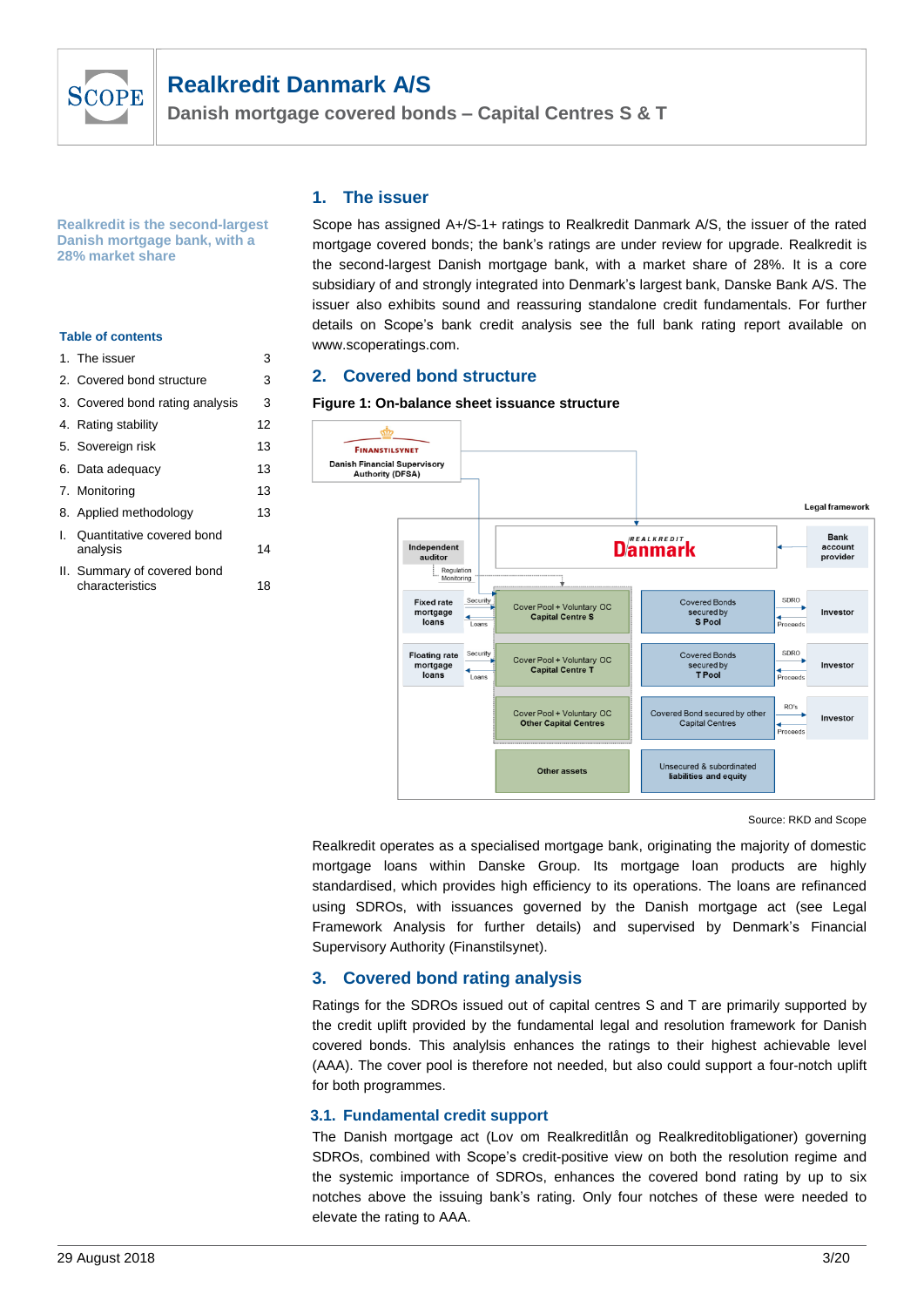

**Danish mortgage covered bonds – Capital Centres S & T**

**Strong legal framework provides maximum two notch uplift** 

#### **3.1.1. Legal framework analysis**

A two-notch credit differentiation is driven by the benefits afforded by Denmark's covered bond framework, which Scope considers one of Europe's strongest, in particular due to the strict 'balance principle' applicable to SDROs (more detail below).

SDROs are also among the oldest covered bonds, with the first legal frameworks dating back to the 1850s. Covered bond acts have since been amended, but their core elements, particularly the balance principle, remain. In 2007, the act was altered to allow universal banks to refinance mortgage loans with covered bonds; this was previously restricted to specialist mortgage banks such as Realkredit. The 2007 amendment also introduced elements addressing the Capital Requirements Regulation (CRR), specifically, the regular revaluation of cover assets (article 129, 3). This has become the main factor differentiating ROs, which have no such requirement, and SDOs and SDROs, which require dynamic revaluation and potential 'top-ups' 1 . Further, a March 2014 amendment addresses refinancing risk for short-dated covered bonds, introducing a one-year extension in case refinancing is not possible.

#### **Segregation of cover pool upon insolvency**

The framework allows for multiple independent cover pools, or capital centres, with each supporting one set of covered bonds. In a case of the bank's insolvency, or upon a regulatory intervention, a specialised and independently licensed mortgage bank will segregate and isolate cover assets in a capital centre, ensuring one capital centre's default does not affect others. In such a scenario, covered bonds will have a preferential claim on cover assets in their respective capital centre, and the capital centre becomes segregated from the general insolvency estate. Danish covered bonds do not accelerate upon issuer insolvency and will continue to perform according to their terms and conditions.

#### **Ability to continue payments after issuer insolvency**

Upon an insolvency of the issuer, the Danish FSA would appoint a special administrator who will manage and monitor the covered bond estates to ensure timely payment. The law specifies that neither a moratorium nor the insolvency of the issuer should impact the ability to make timely payments, and the capital centre concept allows for a clear segregation of cover assets and related cash flows upon insolvency.

#### **Programme enhancements remain available**

SDROs have a mandatory overcollateralisation of 8%, based on risk-weighted assets in the capital centre. Combined with Realkredit's calculation method and the pool composition, this typically results in a nominal overcollateralisation of 1.5-2.5% under the internal ratings-based approach, and 3-5% for banks using the standardised approach. The act also ensures a moratorium would not impact any additional programme enhancements, if available.

#### **Key eligibility criteria**

The definition of eligible assets follows European standards. There is a regularly updated, maximum loan-to-value (LTV) ratio of 80% for the main collateral type (residential mortgages) and 60% for commercial mortgage loans, including mortgage loans secured by agriculture. There are no restrictions on the share of commercial or residential mortgage loans. Further, the act permits the inclusion of substitute assets (maximum

<sup>&</sup>lt;sup>1</sup> If upon a negative house price development a loan's LTV is above the threshold – this portion is no longer eligible. Covered bond issuers need to increase the overcollateralisation to reinstate the matching requirements.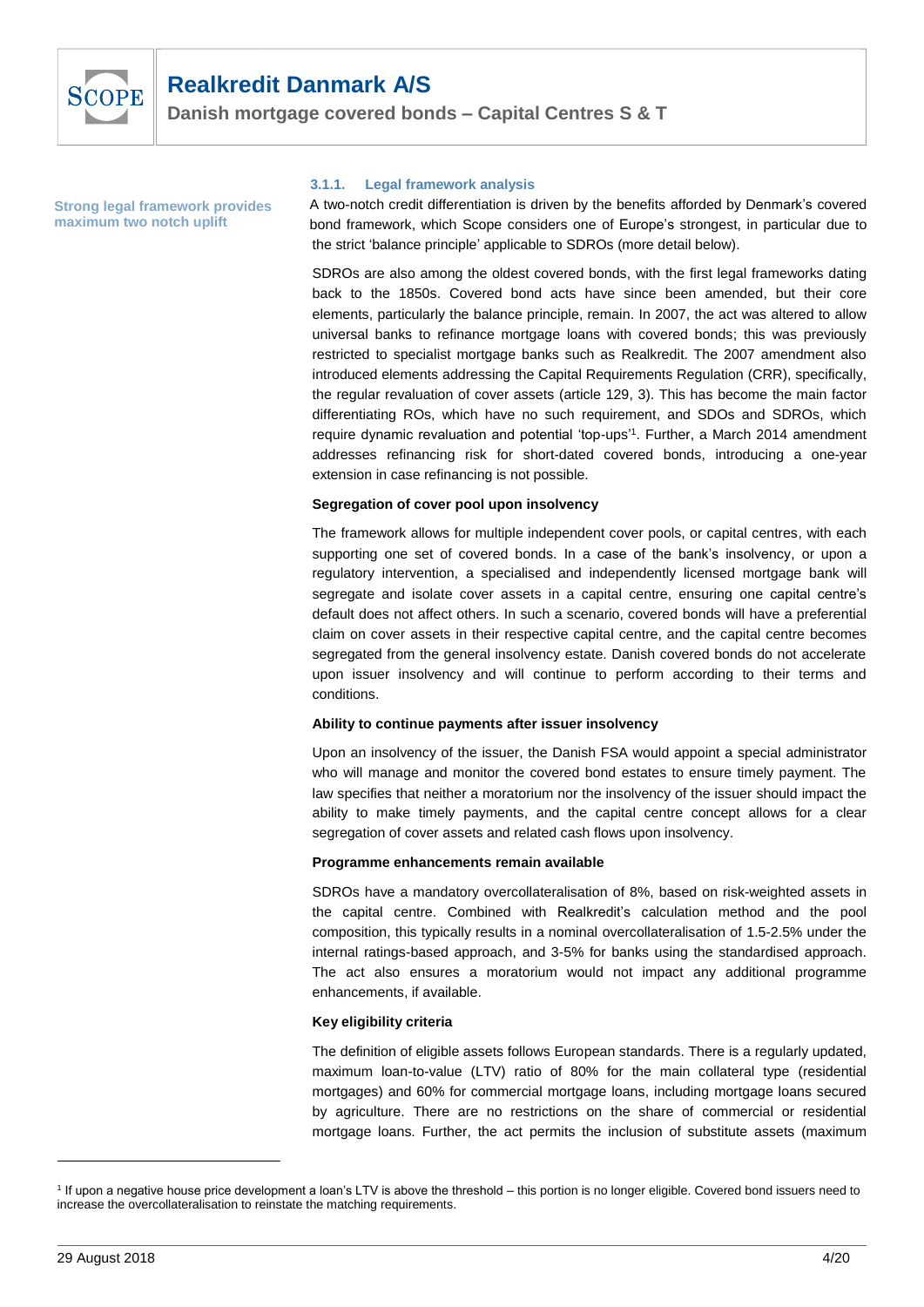

15% of the cover pool), including exposures to sovereigns, public-sector entities, and banks (including covered bonds). Generally, cover assets can be domiciled in the European economic area or certain OECD countries.

By law, non-performing loans remain in the cover pool. However, the regulation specifies that non-performing loans are are not fully accounted for in cover pool tests. The respective percentage share depends on i.e. the LTV of the respective collateral; despite the non-performance of the borrower as covered bond investors remain entitled to the proceeds of the foreclosure.

#### **Liquidity and other risk management guidelines**

Generally, SDROs are managed according to the 'specific balance principle' (see figure 2) which effectively provides for bonds to be issued at the same terms as the underlying mortgage loans. This method almost eliminates market and liquidity risks. As a result, SDROs typically do not employ derivatives to manage such risks. In addition, risk management requirements for Danish covered bonds are some of the strictest in Europe with regards to interest rate, currency and option risks, tying the maximum deviations of cover pool value to a dedicated share of overcollateralisation or capital. Each capital centre is monitored independently and has to comply with the respective regulations.

|  |  |  |  | Figure 2: Specific balance principle required under the Danish mortgage act |
|--|--|--|--|-----------------------------------------------------------------------------|
|--|--|--|--|-----------------------------------------------------------------------------|

| Interest rate risk           | Parallel shift by +/- 100bps and twist; max loss limited to 1% of<br>capital; no offset of interest rate between currencies                 |
|------------------------------|---------------------------------------------------------------------------------------------------------------------------------------------|
| Foreign exchange risk        | Stress testing and loss limit of 0.1% of capital                                                                                            |
| <b>Option risk</b>           | Structural limits on call options and index links<br>(netting of option exposures between different currencies is<br>generally not allowed) |
| <b>Liquidity risk</b>        | Limits on temporary mismatches: 25% (1-3 years); 50% (4-10<br>years); 100% (>10 years)                                                      |
| <b>Substitute collateral</b> | Maximum 15%; can also comprise own covered bonds and those<br>from other credit institutions; cash flows should broadly match               |

Liquidity risk for Danish covered bonds is very low due to the requirement to match asset redemptions with covered bond redemptions due. This is further facilitated by the ability to use substitute assets, which are introduced to capital centres to meet regulatory overcollateralisation levels. Further, the 2014 amendment of the act addresses the refinancing risk of adjustable-rate mortgages: If the refinancing of a corresponding shortdated covered bonds fails, the repayment structure effectively becomes pass-through and investors are compensated through a 5% increase of the interest rate until the next refinancing.

#### **Covered bond oversight**

The Danish FSA supervises the issuance and maintenance of covered bond programmes. Day to day compliance with cover pool management is typically monitored by the internal audit departments. As part of the annual review, independent auditors review relevant provisions and notify the FSA on findings.

#### **Other legal framework considerations**

SDROs fully comply with the UCITS and CRR. Scope does not expect a credit-negative impact from the upcoming European covered bond harmonisation because the ratingrelevant aspects are already covered by the Danish legislation.

**Balance principle results in very strict market risk management among the strongest in Europe**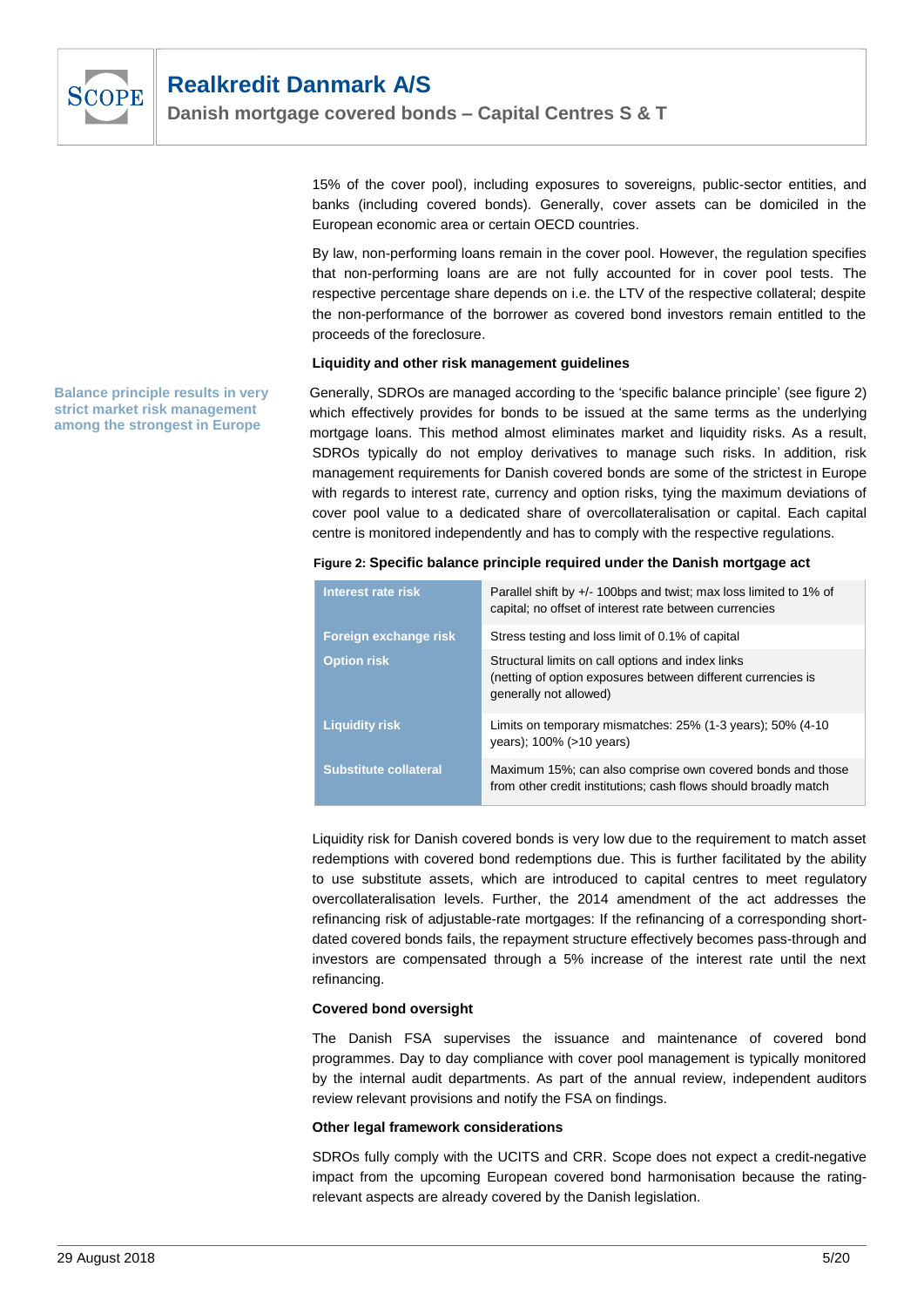

**Resolution-regime analysis supports additional credit differentiation**

#### **3.1.2. Resolution regime and systemic importance**

Realkredit's covered bonds benefit from an additional four-notch uplift to reflect general and issuer-specific benefits provided by the resolution regime as well as the systemic importance of covered bonds in Denmark.

This reflects that upon a regulatory intervention the issuer will preserve the credit quality of a covered bond. Scope assesses whether:

- 1. Danish covered bonds comply with regulatory definitions to benefit from preferential status;
- 2. The issuer is bail-inable and whether regulators are likely to use available tools to preserve the issuer's operations;
- 3. Danish mortgage-covered bonds and the issuer's own covered bonds are systemically important in the domestic context; and
- 4. An active domestic stakeholder group (issuers, regulators and investors) is working together to maintain confidence and a high credit quality of the covered bonds.

SDROs are excluded from bail-in. They meet the UCITS 52 (4) definition of a covered bond and are thus not impacted upon a regulatory intervention into other debt.

One notch of uplift reflects Scope's view on the resolvability and likely maintenance of Realkredit in a resolution scenario. This includes the benefits of being part of Danske Bank, a systemically important financial institution. Danish mortgage banks like Realkredit are exempt from the 'classic' MREL. However, Danish mortgage banks are required to have a debt buffer comprising two percent<sup>2</sup> of their unweighted lending, which would enable them, and not only their covered bonds, to operate as a going concern, even in distress.

Another notch of uplift reflects Scope's view on Realkredit's prominence as a covered bond issuer both domestically and internationally, and the significant systemic importance of covered bonds in Denmark.

Realkredit's covered bond issuances and market share of 28% results in a high systemic importance. Realkredit has a long history in covered bonds and is the second-largest covered bond issuer in Denmark.

Scope generally considers Danish covered bonds to be a systemic refinancing product for residential mortgages. The Danish covered bond market is one of world's oldest, with a 221-year history. It is also the largest globally, with EUR 398bn of outstanding covered bonds at year-end 2017. On average, total outstanding covered bonds account for more than 140% of Denmark's GDP (in comparison, Danish government debt makes up only 45%). During the last five years, average annual issuances totalled EUR 145bn. Regulators are therefore conscious of the high systemic importance of Danish mortgage banks, whose domestic covered bonds account for the largest share of tradable debt in Danish capital markets. At present, nine banks are licensed to issue covered bonds, with 23 active programmes in total.

The fourth notch of uplift reflects the very cohesive and supportive stakeholder group in Denmark. Covered bond issuers actively collaborate under the umbrella of Finance Denmark and the Association of Danish Mortgage Banks, promoting the product and initiating changes to the domestic (and even the international) covered bond framework. These include the March 2014 amendment as well as changes to the BRRD, CRR, and the upcoming European covered bond directive. Danish covered bond investors such as

 $2$  For systemically important mortgage banks the 2% debt buffer can be increased to eight per cent by 2020 to allow the central bank to pursue the preferred resolution strategy (divestment, continuation using a 'bridge bank', or orderly wind-down).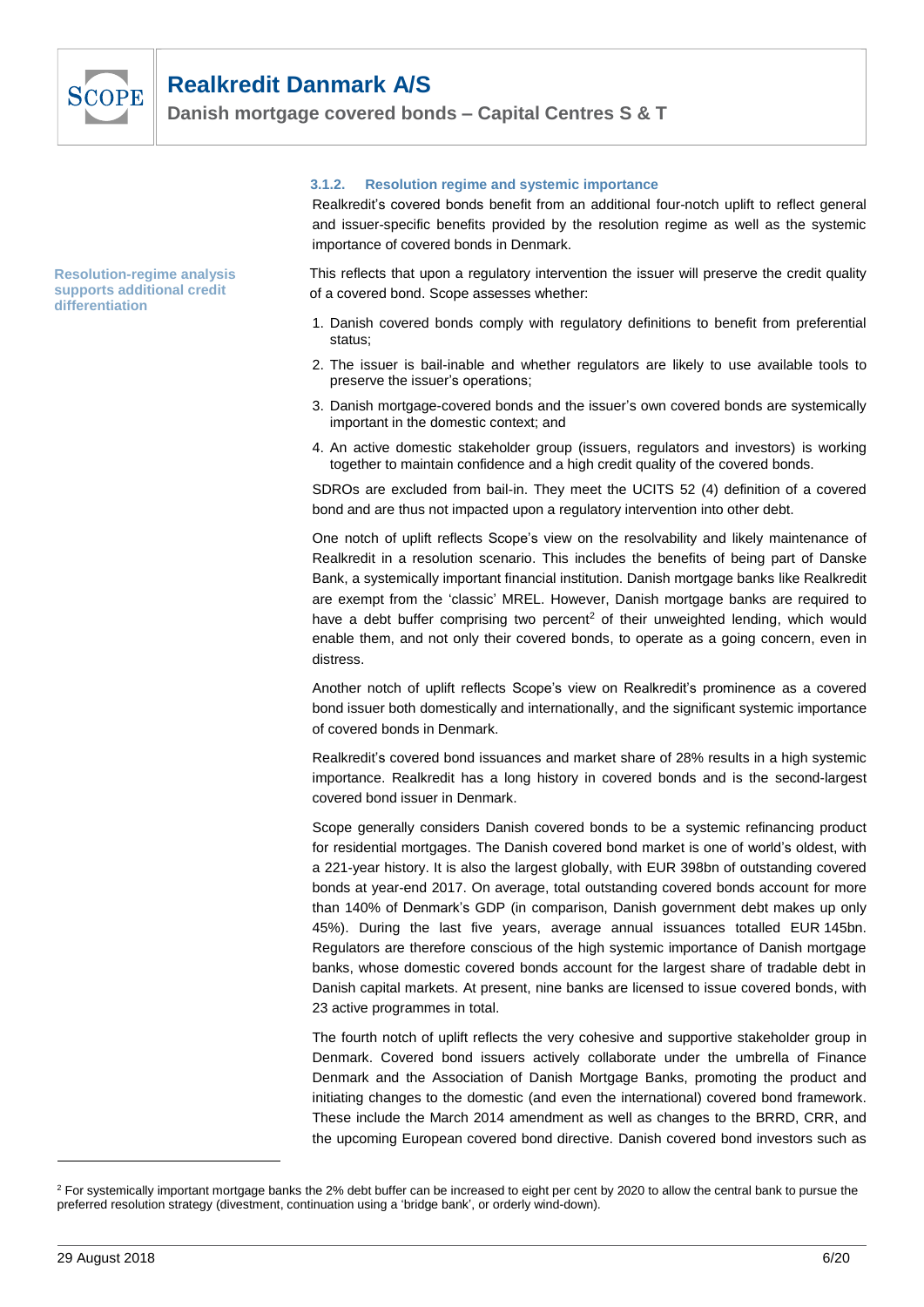

banks and insurers actively use covered bonds to substitute for long-dated Danish-kroner government debt, to manage liquidity, and to protect against foreign exchange risk. Almost 80% (as of June 2014) of Danish covered bonds are held by domestic investors, which Scope believes supported the ongoing functioning of the covered bond market during the crisis. Scope has observed that issuance and trading in Danish covered bond markets have continued while other countries' markets hibernated or were closed.

Moreover, the Danish central bank has supported covered bonds by allowing their use in its repo operations. The Danish FSA is an active stakeholder given covered bonds' widespread use as a funding tool. Lastly, the FSA has established macroprudential tools such as the 'supervisory diamond' to preserve the ongoing quality of collateral, effectively contributing to the quality of mortgage covered bonds.

#### **3.2. Cover pool analysis**

The characteristics of capital centres S and T alone could also theoretically support the AAA rating as these can provide at least four notches of uplift for each. An overcollateralisation of 1.3% for capital centre S and 2.5% for capital centre T would be sufficient to support a AAA rating because both exhibit a sound credit quality.

#### **Figure 3: Key cover pool characteristics**

| <b>Capital centre</b>                                                                       | S                        | т                        |
|---------------------------------------------------------------------------------------------|--------------------------|--------------------------|
| <b>Reporting date</b>                                                                       | 31 March 2018            | 31 March 2018            |
| Total cover pool (DKK m)                                                                    | 269,261                  | 508,320                  |
| <b>Covered bonds outstanding (DKK m)</b>                                                    | 254,212                  | 472,985                  |
| <b>Current overcollateralisation</b>                                                        | 5.9%                     | 7.5%                     |
| Minimum regulatory collateral                                                               | $8\%$ <sup>*</sup>       | $8\%$ <sup>*</sup>       |
| <b>Duration/ WAM (cover pool)</b>                                                           | 9.06/13.17               | 9.85/14.26               |
| <b>Duration/ WAM (covered bonds)</b>                                                        | 9.58/13.82               | 10.82/15.45              |
| <b>Duration/ WAM Mismatch</b>                                                               | $-0.52/-0.65$            | $-0.97/ -1.19$           |
| <b>Overcollateralisation to support current</b><br>rating                                   | 1.30%                    | 2.50%                    |
| <b>Overcollateralisation to support current</b><br>rating upon a one-notch issuer downgrade | 1.60%                    | 3.50%                    |
| Main cover pool asset type                                                                  | Residential<br>mortgages | Residential<br>mortgages |
| <b>Number of loans</b>                                                                      | 165,768                  | 263,314                  |
| Avg. Ioan size (DKK '000s)                                                                  | 1,236                    | 1,253                    |
| Avg. whole loan LTV                                                                         | 63%                      | 62%                      |
| Top-10 exposure share                                                                       | 1.9%                     | 4.7%                     |
| <b>Top-20 exposure share</b>                                                                | 3.1%                     | 7.0%                     |

\* 8% of risk-weighted assets translate into an nominal overcollateralisation of 2-4% on a risk-weighted basis. Source: Realkredit and Scope

#### **3.2.1. Cover pool composition**

Both capital centres are secured predominantly by Danish commercial and residential mortgage loans denominated in Danish kroner. As of March 2018, only 11bps of mortgage loans in capital centre S were denominated in Swedish-kroner, and only 2bps were in euro. For capital centre T, 4.1% of loans are exposed to mortgages outside of Denmark (Sweden and Norway), 3.1% are denominated in Swedish kroner, 2.8% in euro, and 0.8% in Norwegian kroner.

**Cover pool provides additional rating uplift to protect the highest achievable rating**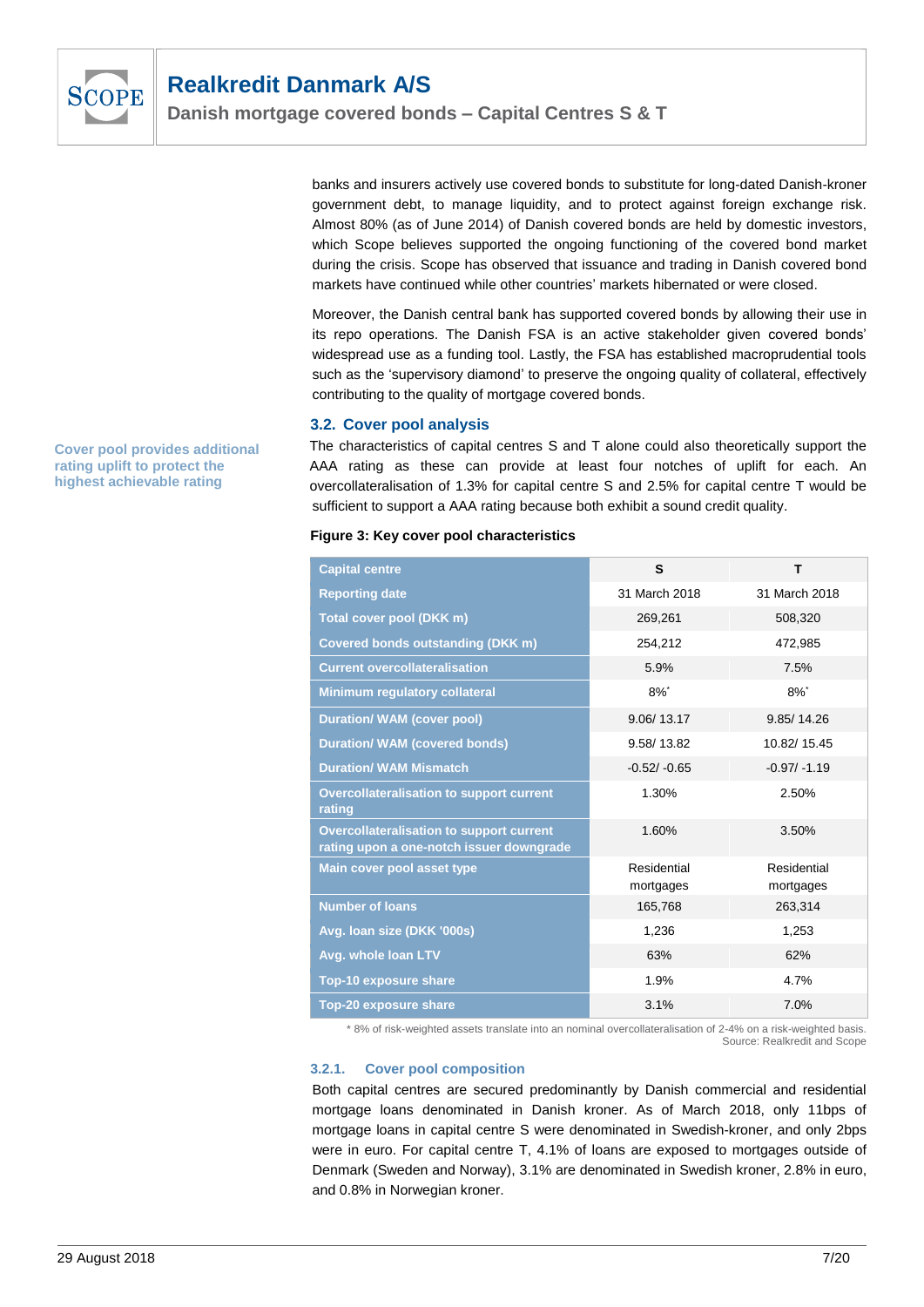

**Capital centre S mainly comprises fixed-rate assets; capital centre T, floating-rate assets** 

**Average LTV slightly above 60% for both capital centres** 

Both pools are highly granular with 165,768 of mortgage loans for capital centre S and 263,314 for capital centre T. The top 10 loans account for 1.9% in capital centre S and 4.7% in capital centre T, respectively.

The main difference between the two capital centres is the interest rate: 96% of mortgage loans in capital centre S are fixed for life; all loans in capital centre T are floating-rate, with most having reset periods of below five years.

The share of commercial loans in capital centre S is also lower than in capital centre T. Mortgage loans with a residential purpose (including private rental residential, cooperative housing and subsidised housing) account for 88% in capital centre S and 72% in capital centre T. The share of holiday homes is small and accounts for less than 3% in both capital centres. Commercial loans relate to i) businesses (mostly offices and retail), which have an 8% share in capital centre S and 21% in capital centre T; ii) agriculture (S: 3%; T: 6%); and iii) some industrial.

Average indexed LTV is similar: 62% for capital centre S and 63% for capital centre T. Commercial loans have lower LTVs (S: 56%; T: 54%), which provide strong protection against credit losses in the case a borrower defaults.

The Danish covered bond act stipulates a maximum LTV of 80% for residential realestate loans with up to a 30-year maturity and a 10-year interest-only period. For commercial, agricultural and real-estate loans, LTV generally must not exceed 60%. However, both capital centres have loans that have more than 80% LTV (S: 16%; T: 14%). This either reflects additional guarantees for the LTV share exceeding the limit, or a decrease in property values since origination. For the latter, the loan part that exceeds the above threshold is collateralised with substitute assets by the issuer.





Source: Realkredit and Scope

All commercial loans and 86% of residential mortgages are subject to an initial full valuation. All mainstream residential properties are subject to automated valuation.

Capital centre T has a higher seasoning than capital centre S: 4.6 years versus 2.4 years. The remaining term to maturity is 24 years for capital centre S and 22.9 years for capital centre T. On average, the remaining term for commercial loans is only two years below that for residential loans.

Around 82% of the mortgage loans are exposed to urban arrears, while the highest share of properties is concentrated in the Danish region of Hovedstaden, which contains the national capital, Copenhagen. Both capital centres' exposure to Hovedstaden account for around 43%, which compares to around 31% of the total population.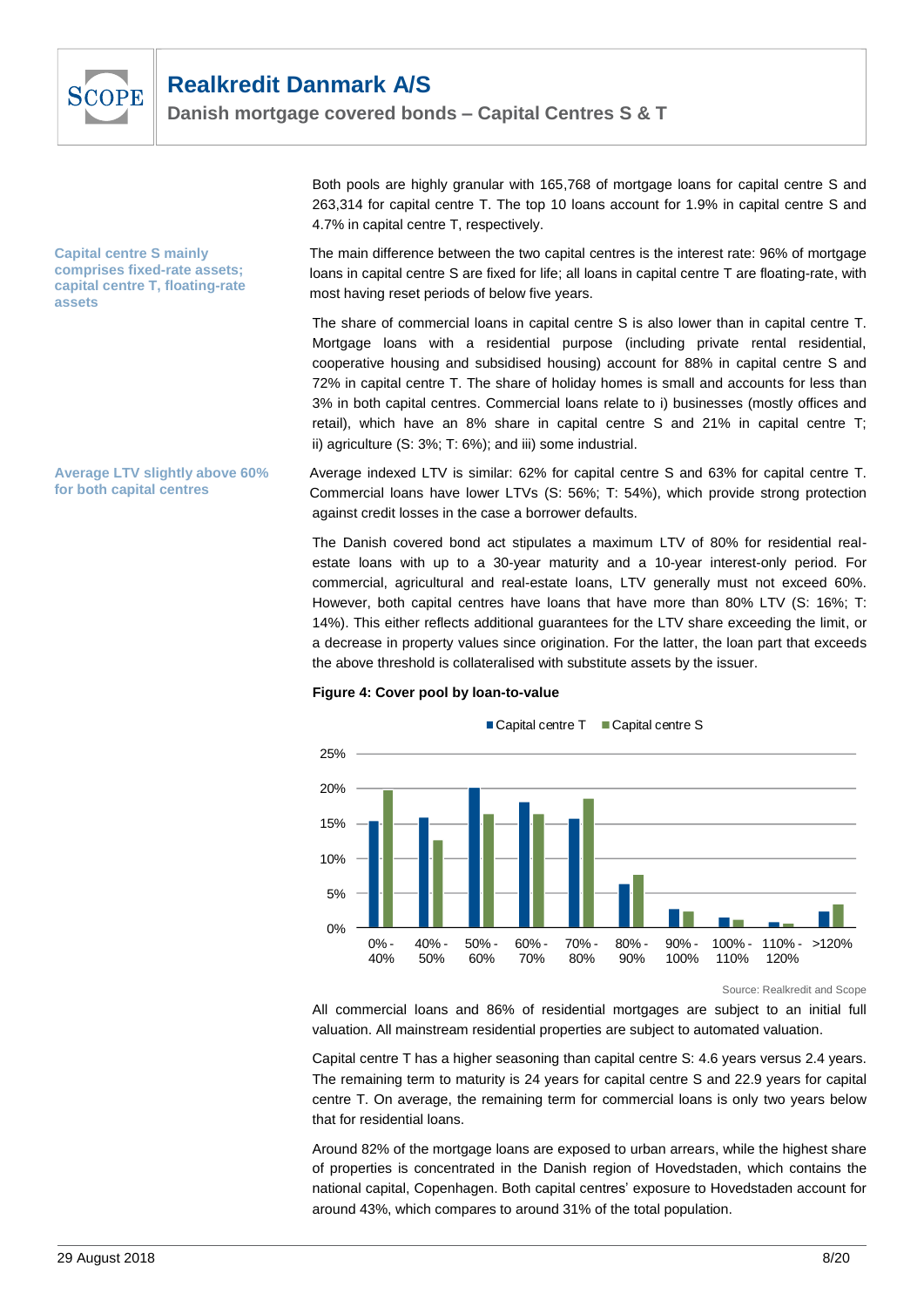

**Danish mortgage covered bonds – Capital Centres S & T**

#### **Figure 5: Regional distribution**



#### **3.3. Credit risk assessment**

Scope assesses credit risk in the covered bond programmes to be low, given their record of benign delinquencies – even during the financial crisis and the slump in Danish real estate prices between 2007 and 2009. Low credit risk is also driven by the high cure rates and strong recoveries.

Scope's projections of default on mortgage loans use an inverse Gaussian distribution. Based on available credit performance data provided by the bank (in particular vintage and loss data) and benchmarking, Scope has derived an effective, weighted average lifetime mean default rate of 3.1% for capital centre S (applying a cure rate of 62%) and 2.6% for capital centre T (cure rate of 64%). The lower losses for capital centre T, despite the higher share of commercial loans, are driven by its higher seasoning and its higher cure rates for commercial loans.

Scope has assumed a volatility of defaults (weighted average coefficient of variation) of 50% for capital centre S and 75% for capital centre T. Assumptions for capital centre T incorporate a potential increase in borrower defaults if margins increased by up to 500bps – in the case a covered bond's refinancing fails. Capital centre S is not exposed to refinancing risk because loans are fixed rate for life.

Scope estimates a weighted average recovery rate for capital centre S ranging from 89.2% for the base case to 72.5% for the most stressful scenario; for capital centre T, the respective figures are 87.9% and 69.3%. This translates into a mean loss rate for capital centre S of 0.34% in the base case and 0.86% in the most stressful scenario; for capital centre T, these were 0.31% and 0.80%, respectively.

Scope's projections of default on substitute assets follows a non-parametric distribution calculated using a Monte Carlo analysis.

The substitute asset sub-pool is predominantly exposed to Danish covered bonds and sovereign exposures to Denmark and France. This sub-portfolio is highly concentrated. Scope has conservatively analysed the sub-pool with only eight counterparties even though they relate to covered bonds issued out of different capital centres. For capital centre T, substitute assets also consist of 15.8% of covered bonds out of capital centre T.

Scope has assumed that the default likelihood of the substitute assets would equal that indicated by the respective issuer ratings. The remaining term has a floor of one year and is capped at 30 years.

**Low credit risk…**

**…mean loss is below 1% in a stressed scenario**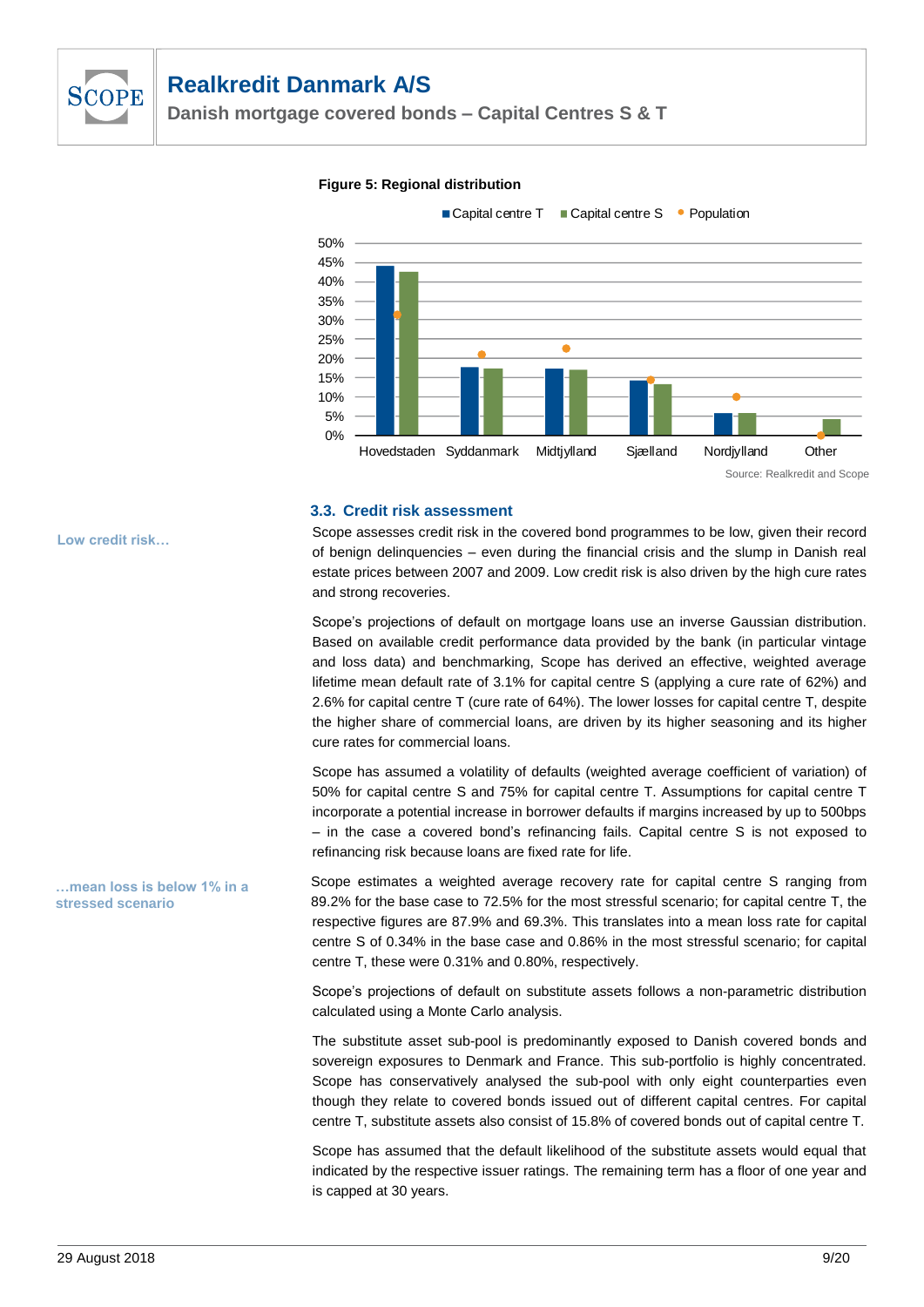

Scope has applied a stressed sovereign recovery of 40% and a base case recovery of 100%. For the exposure to covered bonds, a stressed recovery of 60% and base recovery of 80% were assumed.

Refer to Appendix I for Scope's recovery rate analysis.

**Capital Center T**

#### **Figure 6: Default and loss distribution**

#### **Capital Center S**



## **3.4. Market risks**

In Europe, Danish SDROs and ROs are the least sensitive to changes in market risk and generally have no mismatch risk due to the strict balance principle (refer to Legal Framework Analysis section) – also resulting in regular tabs of outstanding covered bonds. Once a new mortgage loan is granted, an outstanding covered bond with the same terms and conditions increases in size.

Mismatches generally result from minimum, regulatory and voluntary overcollateralisation, typically creating a moderately negative asset-liability mismatch.

Despite the almost matched maturities, the combination of interest-only and adjusted-rate mortgages introduces risks related to the refinancing of certain bonds during the life of the loan. Regulators have mitigated this risk by introducing a mandatory automatic extension of such bonds, effectively resulting in conditional pass-throughs. Currently, only capital centre T comprises such bonds; loans in capital centre S never require refinancing because of their fixed rates for life.

Further, around 8.5% of bonds in capital centre T are hard-bullet as they were issued before the March 2014 amendment and were grandfathered. Around 1.7% of bonds in capital centre S are hard-bullet.

**Asset-liability maturity mismatches benefit strongly from the balance principle**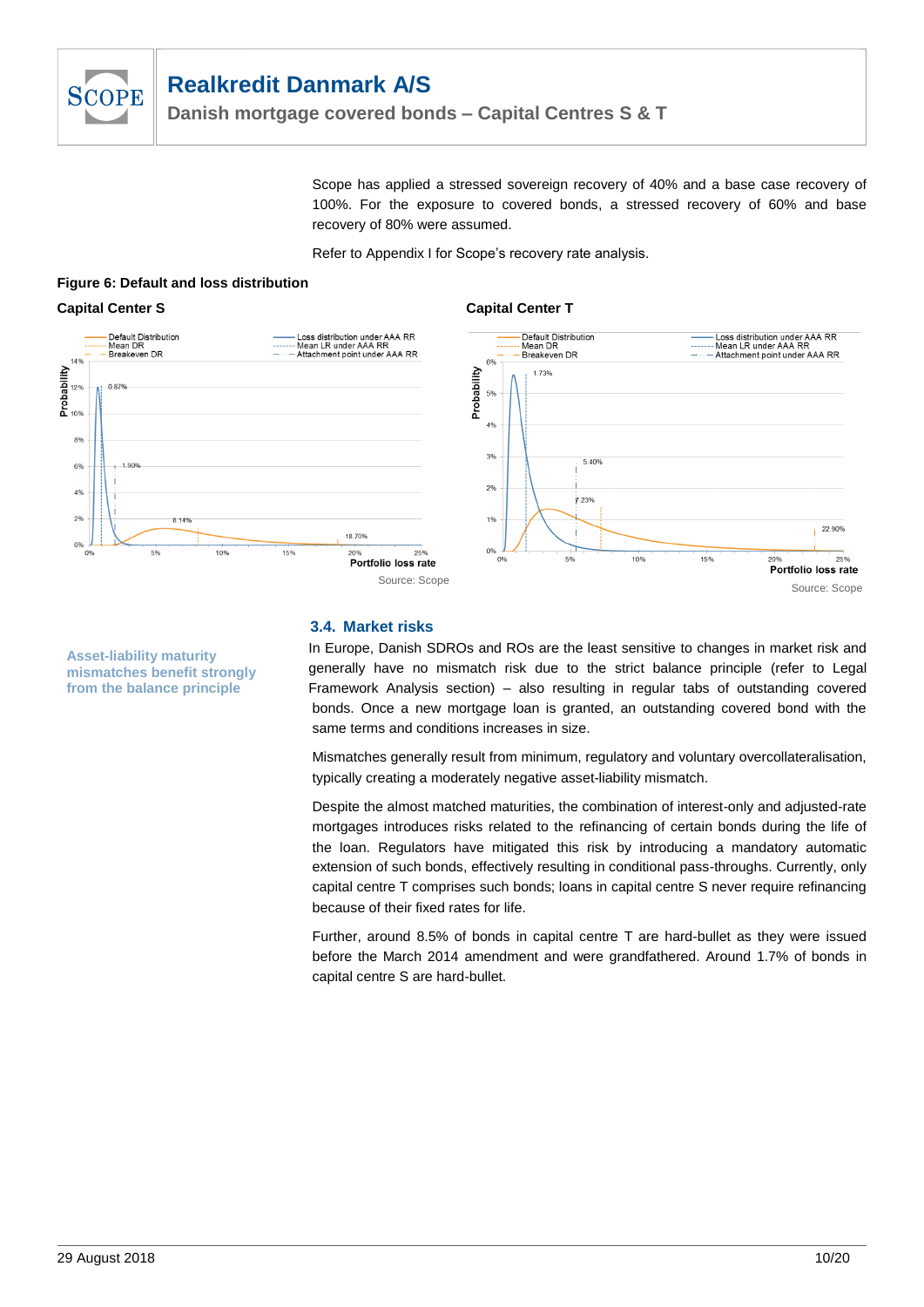**Danish mortgage covered bonds – Capital Centres S & T**

#### **Figure 7: Asset and liability amortisation**

**SCOPE** 



In a stand-alone and run-down scenario, current overcollateralisation and available excess spread would provide sufficient scheduled inflows for the bonds' full repayment at the scheduled or legal final maturity date. This implies that the programme does not need to sell assets to ensure full and timely payment of maturing covered bonds and interest due.

When determining the minimum overcollateralisation necessary to support a four-notch cover pool uplift, Scope identified that the need to sell cover assets to meet covered bond redemptions on a timely basis would occur only if overcollateralisation was scaled down.

To establish stressed proceeds upon an asset sale, Scope has discounted the remaining cash flows of the capital centres, adding an additional liquidity premium. See Appendix I for further details.

#### **3.4.1. Interest rate risk**

Due to the balance principle, the bonds mirror the interest rate types of the corresponding mortgage loans. Accordingly, there is no immediate interest rate risk from the mortgage loans and from refinancing the bonds. However, both programmes are sensitive to a rising interest rate, mainly because substitute assets held as overcollateralisation will still pay a fixed coupon when NPVs suffer from rising rates.

See Appendix I for further information on the interest rate risk analysis.

#### **3.4.2. Foreign exchange risk**

The balance principle also addresses the matching of currencies, ensuring foreign currency assets are refinanced with covered bonds denominated in the same currency. Accordingly, foreign exchange risks are limited and are predominantly driven by substitute assets.

Capital centre S is exposed to an appreciating Danish kroner because substitute assets held in Swedish or Norwegian kroner have no matching bond. Capital centre T is exposed to a depreciating Danish kroner despite asset and liabilities almost perfectly and naturally hedging each other. There is an open position through assets written down by losses; therefore foreign currency-denominated liabilities exceed foreign currency denominated assets.

See Appendix I for further information on the foreign exchange rate risk analysis

**Low interest rate risk predominantly stems from substitute assets provided as overcollateralisation** 

**Limited foreign exchange risks driven by overcollateralisation**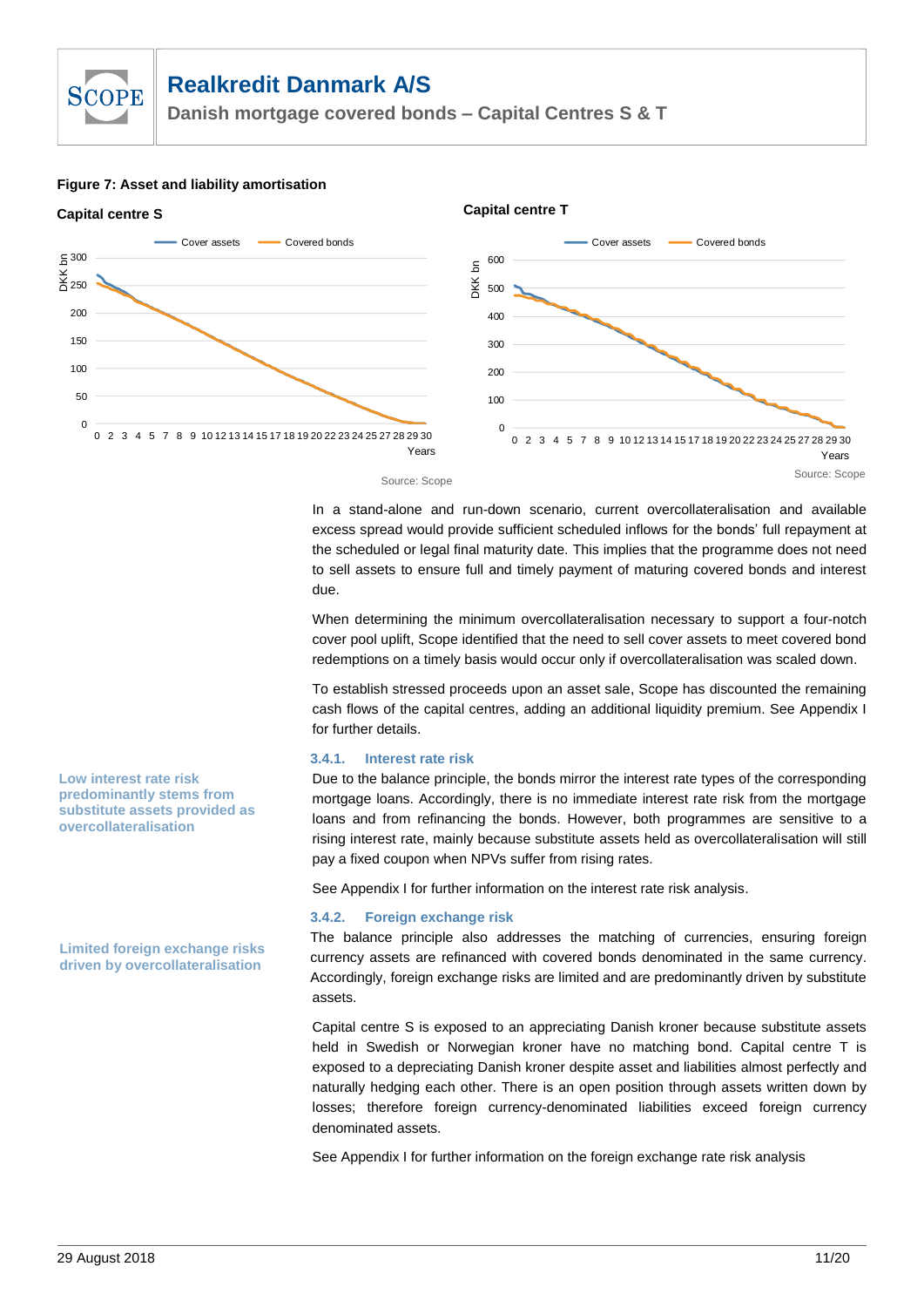

**Danish mortgage covered bonds – Capital Centres S & T**

**Issuer rating would allow provided overcollateralisation to be fully accounted for** 

**3.4.3. Overcollateralisation**

Realkredit's covered bond ratings are wholly supported by fundamental factors and therefore do not rely on the issuer's ability and willingness to provide overcollateralisation above the legal minimum. Current ratings would allow to fully take into account the provided overcollateralisation, however.

**Figure 8: Historical development of overcollateralisation**

#### **Capital centre S**



**Capital centre T**

Scope is not aware of plans that would significantly change the risk profile or reduce available overcollateralisation to levels that would no longer support the current rating uplift.

## **3.5. Counterparty risk**

The rated covered bonds have counterparty exposures to the issuer, as well as to its parent as loan originator, servicer, bank account provider and paying agent. There are no documented replacement mechanisms that would, for example, automatically shield the covered bonds from a credit deterioration of counterparties providing bank accounts. However, before a regulatory intervention Scope believes that the strong alignment of interests between the bank and covered bond holders will prevent a negative impact from such risks. The bank's risk management process regularly monitors accounts to ensure remedial actions can be implemented early on. Scope also takes a positive view that most collections are done via direct debit, allowing for a relatively swift redirection of payments if needed.

In addition, Scope expects that a regulatory intervention in Realkredit would involve the use of available resolution tools with the aim of maintaining its operations. In such a scenario, Scope does not expect the active management and servicing of the cover pool to be severely impacted.

# **4. Rating stability**

Scope also checks for rating stability depending on the current overcollateralisation, the issuer's credit migration and planned issuances.

## **4.1. Changes to the issuer assessment**

The current covered bond rating is not sensitive to a one-notch downgrade of the issuer rating. Upon an issuer downgrade of more than two notches, cover pool support will become the primary rating factor. In principle, the issuer could maintain the current covered bond rating by increasing the supporting overcollateralisation to a level that allows an additional uplift of up to three notches.

**Changes in Scope's assessment of the bank will not directly impact the covered bond ratings**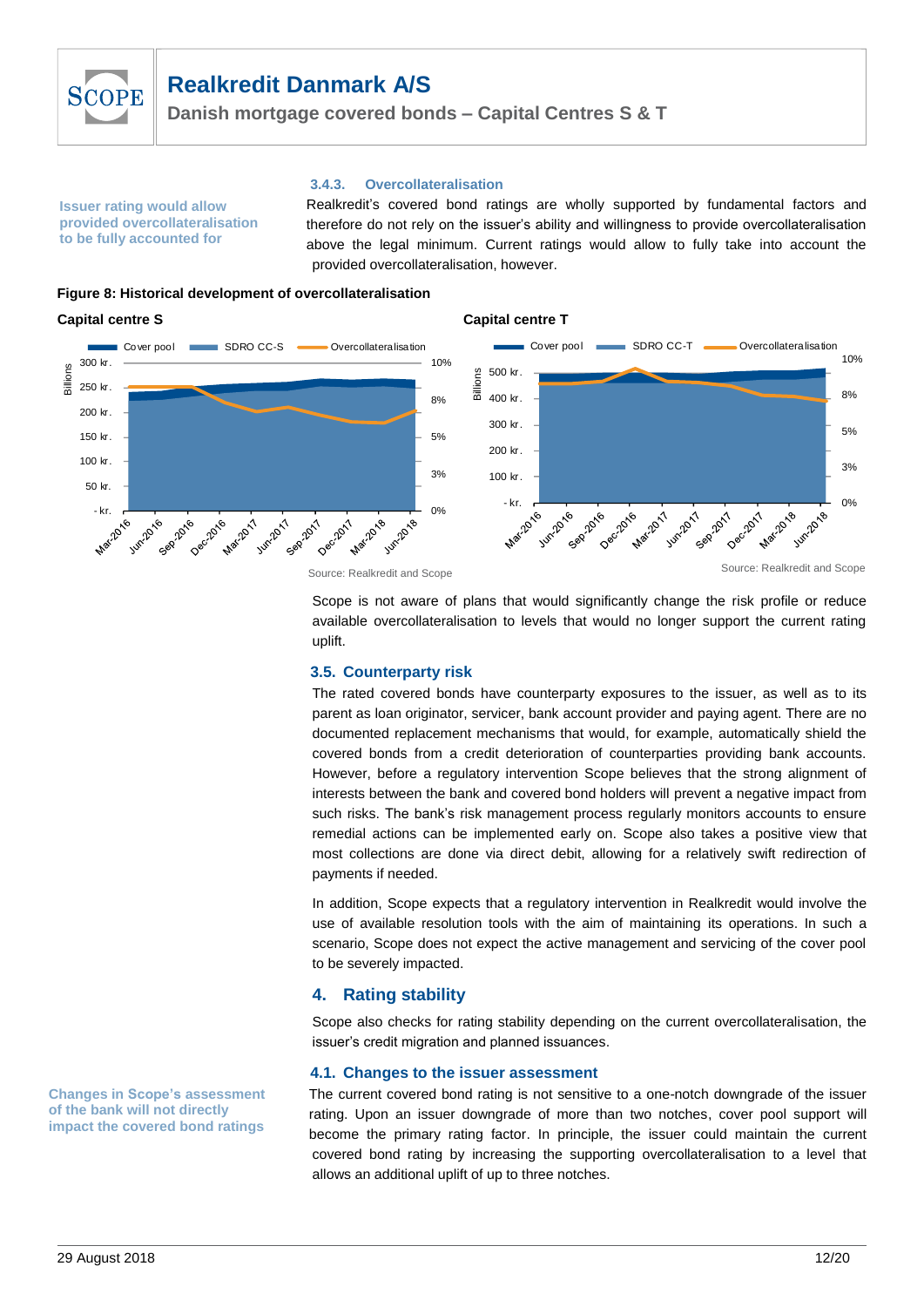

**Danish mortgage covered bonds – Capital Centres S & T**

Cover pool support is currently not the primary rating driver. Even so, Scope has established the overcollateralisation levels needed to support the current rating uplift of 1.3% for capital centre S and 2.5% for capital centre T. Aided by the balance principle, a downgrade of the issuer would only slightly increase supporting overcollateralisation to 1.6% and 3.5%, respectively.

If the issuer rating would increase – and implicitely its ability to cover expected losses, available excess spread would still allow to cure credit losses. This would result in a drop of the rating supporting overcollateralisation which effectively would become floored at zero for both capital centres.

## **4.2. Changes to overcollateralisation**

Cover pool support and available overcollateralisation is not a primary rating driver. Scope does not expect current overcollateralisation to constrain the rating, which is also helped by the balance principle, the longstanding prudent issuance strategy, and availability of excess overcollateralisation. This assumption is also supported by the issuer's stable underwriting criteria and the relative stable composition of the capital centres over time.

#### **5. Sovereign risk**

Sovereign risk does not limit the ratings of Realkredit's SDROs. Scope believes the risks of an institutional framework meltdown, legal insecurity or currency-convertibility problems, are currently remote<sup>3</sup>.

## **6. Data adequacy**

Scope considers the data quality to be good given the capital centres' high granularity.

Realkredit has provided Scope with both public and confidential information on the capital centres' composition, including asset performance data and vintage information. Based on the detailed asset and liability composition Scope has reconciled the aggregated cash flow profiles provided by the bank. This includes detailed loan-level data with the relevant credit characteristics of the mortgage segment.

If detailed information on some credit aspects was unavailable, Scope benchmarked the bank's information with market data and made conservative assumptions. Scope ensured as far as possible that sources were reliable before drawing upon them but did not verify each item of information independently.

Scope analysts visited Realkredit's offices and interviewed key personnel to understand the bank's origination, monitoring and workout processes. Key trends relevant for the development of the cash flow profile, including issuance plans, were also discussed.

# **7. Monitoring**

Scope will monitor this transaction using information regularly provided by the issuer. The ratings will be monitored and reviewed at least once a year, or earlier if warranted by events.

# **8. Applied methodology**

To analyse the SDROs, Scope applied its [Covered Bond Rating Methodology](https://www.scoperatings.com/ScopeRatingsApi/api/downloadmethodology?id=0f784b08-1e8a-4f1c-bb7d-c8499e918ea1) and the [General Structured Finance Rating Methodology](https://www.scoperatings.com/ScopeRatingsApi/api/downloadmethodology?id=8f6dc4fe-71e6-4946-bc27-3e84585c0a38) for the asset and cash flow analysis. All rating methodologies are available on Scope's website, www.scoperatings.com.

**Detailed cover pool and performance data provided by the bank considered by Scope to be of good quality**

<sup>&</sup>lt;sup>3</sup> Scope's sovereign rating for the Kingdom of Denmark is AAA/ Stable/ A-1+. Clic[k here](http://www.scoperatings.com/ScopeRatingsApi/api/downloadanalysis?id=266d685f-1238-4738-a835-74d84cafece2) for the full sovereign rating report.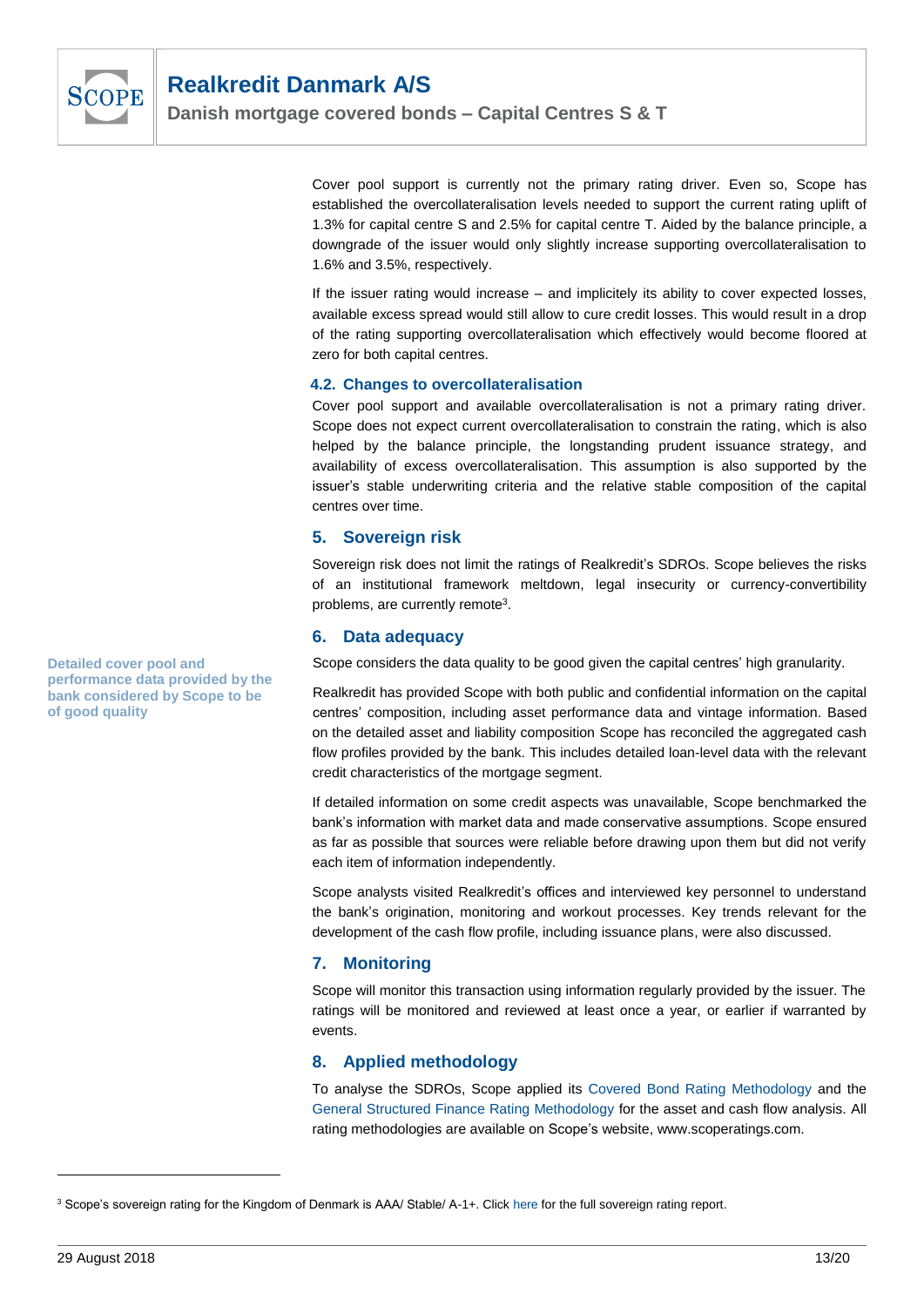

**Danish mortgage covered bonds – Capital Centres S & T**

# **I. Quantitative covered bond analysis**

## **Credit risk analysis**

Realkredit's capital centres are granular enough to apply an inverse Gaussian distribution for assessing the likelihood of defaults. To derive the expected loss Scope used the default distribution coupled with different market scenarios to analyse the cash flows of the SDROs.

Scope's analysed the substitute assets defaults with a non-parametric distribution performing a monte-carlo analysis. The agency assumed a general correlation of 2%, a regional correlation of 5% and an industry-specific (covered bonds) correlation of 20%. A large obligor stress was applied to seven out of eight obligors with an additional correlation of 20%.

For the analysis of the mortgage collateral Scope applied rating-conditional recovery rates as a function of the four-notch distance between the covered bond rating of AAA and the issuer rating of A+. The four-notch stress is the difference between the highest stress scenario of D9 (anchored at the highest achievable rating of AAA) and D5 stresses anchored at the issuer rating. The stress levels are divided into eight levels because fundamental support provides a six-notch uplift and each capital centre provides the maximum three-notch uplift – hence nine stress levels, D0 to D9.

To establish lifetime default rate assumptions, Scope has analysed the bank's delinquency vintage data as well as historical cure rates. Scope has also compared default rates and coefficients of variation observed for granular pools of mortgage loans in other jurisdictions including Germany, Sweden and Austria. For capital centre T the agency applied a higher coefficient of variation than that calculated to account for potential refinancing risk (which may increase default risk among borrowers).

Scope has considered different default timings, from mid-loaded to front-loaded. Back-loaded default scenarios are not as severe for the SDROs because of excess cash build-up and the effect of seasoning on the portfolio.

## **Rating-conditional security-value haircuts**

Scope has calculated the recovery rate on the mortgages by analysing movements in the collateral's market value<sup>4</sup>. The recovery analysis considers the distance to a long-run or sustainable price for the underlying asset, as well as fire-sale discounts, for instance, during a property's foreclosure.

Scope has relied on fundamental recovery analysis because the security represents first-lien claims on the underlying real estate properties. Scope's legal analysis has determined that the security cannot be challenged from a legal standpoint.

## **Danish residential total security value haircuts**

Scope has analysed the current Danish residential property market to derive total security value haircut assumptions for houses and flats in each of five major regions; i) Hovedstaden; ii) Sjælland; iii) Syddanmark; iv) Midtjylland; and vi) Nordjylland. Weekend cottages were grouped with houses; social housing, subsidised housing and cooperative housing with flats.

Scope analysed the house price indices provided by Statistics Denmark to derive market value declines. To not overweight a benign phase of the economic cycle, Scope has considered the data from Q1 2002 until Q1 2012 to calculate the sustainable average and volatility as it deems this period to reflect one full cycle.

Using the nominal house price index, indices were deflated using the regional GDP as a deflation factor. From this Scope measured current over/under valuation from the sustainable average in the different regions.

In the most stressful scenario, Scope captures long-observed volatility and current over/under valuations. Scope has derived this volatility stress from the OECD's house price affordability index for Denmark. A volatility of 25.9% was assumed for the scenario that allows the highest credit differentiation, based on the average affordability index value minus two standard deviations.

<sup>4</sup> Scope has applied the covered bond analysis framework but also took recourse to the General Structured Finance Methodology to establish the market value haircuts and the rating-conditional recovery assumptions.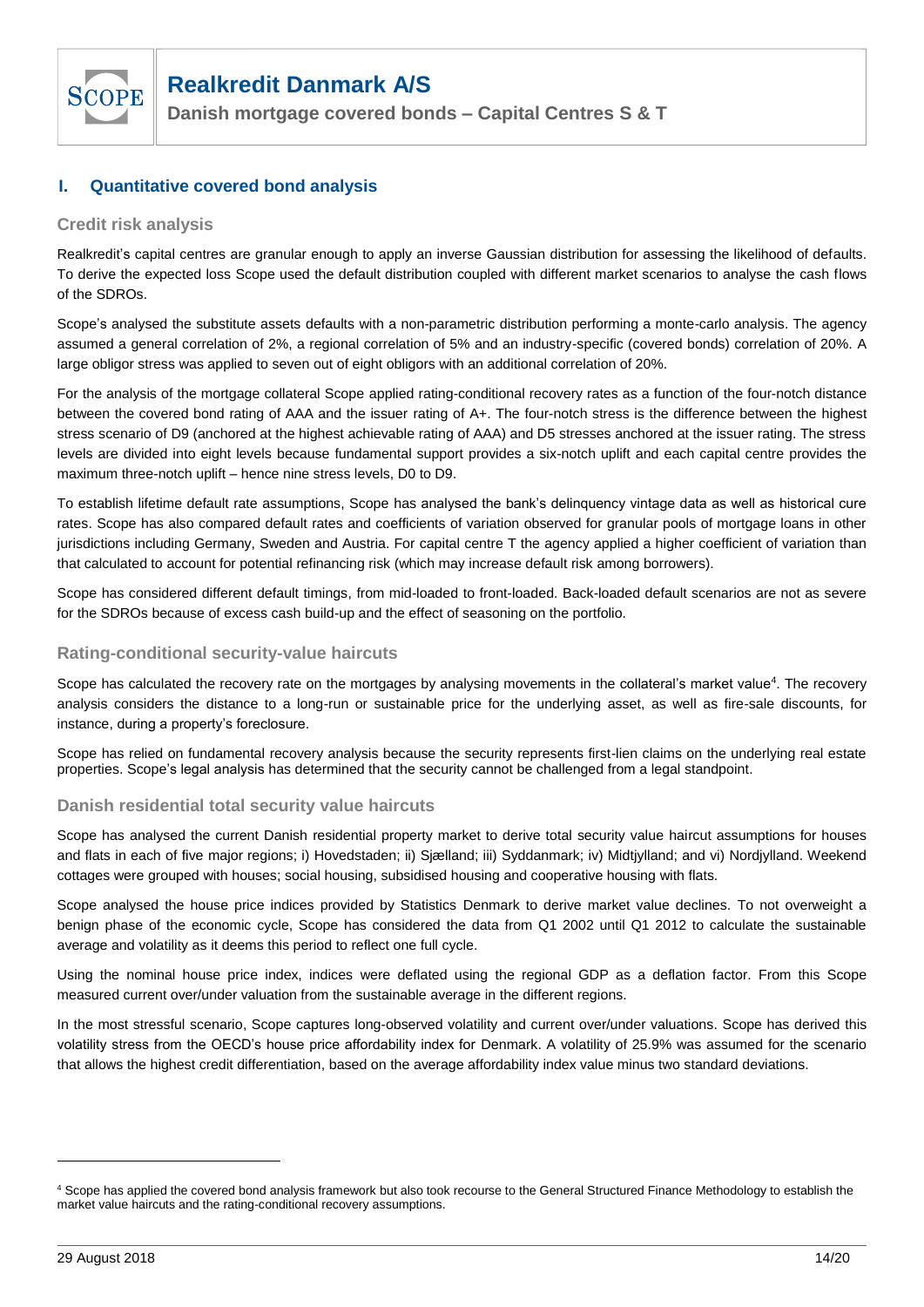



#### **Figure 9: Affordability index Figure 10: House price index (HPI) – Denmark**



Source: OECD and Scope Source: Statistics Denmark and Scope Source: Statistics Denmark and Scope

Market value declines for D9 and D0 levels are as follows

#### Market value decline  $(D9) = 1 - (1 - D9$  volatility adjustments) \* (Regional over/under valuation)

Market value decline (D0) = Regional over/under valuation

Based on comprehensive data provided by the issuer Scope has derived fire-sale discounts ranging between 18% and 31%, depending on the region and type of the property. Fire-sale discounts reflect Scope's expectation that certain properties will be sold under non-standard market or distressed conditions due to factors such as asset deterioration or insufficient competition in the auction process.

Total security value haircut assumptions were derived based on the following equation:

Total security value haircut =  $1 - (1 - 1)$  Market value decline) \* (1-Fire-sale discount)

Scope has derived intermediate rating stresses through a linear interpolation between D0 and D9 scenarios.

#### **Figure 11: Total security value haircuts for flats**

| <b>Flats</b>       | D <sub>9</sub> | D <sub>8</sub> | D7    | D <sub>6</sub> | D <sub>5</sub> | D <sub>4</sub> | D <sub>3</sub> | D <sub>2</sub> | D <sub>1</sub> | D <sub>0</sub> |
|--------------------|----------------|----------------|-------|----------------|----------------|----------------|----------------|----------------|----------------|----------------|
| <b>Hovedstaden</b> | 52.5%          | 50.6%          | 48.6% | 46.7%          | 44.7%          | 42.8%          | 40.8%          | 38.9%          | 36.9%          | 35.0%          |
| <b>Sjælland</b>    | 47.5%          | 45.6%          | 43.6% | 41.7%          | 39.7%          | 37.8%          | 35.8%          | 33.9%          | 31.9%          | 30.0%          |
| <b>Syddanmark</b>  | 47.5%          | 45.3%          | 43.1% | 40.8%          | 38.6%          | 36.4%          | 34.2%          | 31.9%          | 29.7%          | 27.5%          |
| <b>Midtjylland</b> | 52.5%          | 50.6%          | 48.6% | 46.7%          | 44.7%          | 42.8%          | 40.8%          | 38.9%          | 36.9%          | 35.0%          |
| Nordjylland        | 62.5%          | 61.1%          | 59.7% | 58.3%          | 56.9%          | 55.6%          | 54.2%          | 52.8%          | 51.4%          | 50.0%          |

Source: Scope

#### **Figure 12: Total security value haircuts for houses**

| <b>Houses</b>      | D <sub>9</sub> | D <sub>8</sub> | D7    | D <sub>6</sub> | D <sub>5</sub> | D <sub>4</sub> | D <sub>3</sub> | D <sub>2</sub> | D <sub>1</sub> | D <sub>0</sub> |
|--------------------|----------------|----------------|-------|----------------|----------------|----------------|----------------|----------------|----------------|----------------|
| <b>Hovedstaden</b> | 42.5%          | 40.3%          | 38.1% | 35.8%          | 33.6%          | 31.4%          | 29.2%          | 26.9%          | 24.7%          | 22.5%          |
| <b>Sjælland</b>    | 50.0%          | 48.1%          | 46.1% | 44.2%          | 42.2%          | 40.3%          | 38.3%          | 36.4%          | 34.4%          | 32.5%          |
| <b>Syddanmark</b>  | 50.0%          | 48.1%          | 46.1% | 44.2%          | 42.2%          | 40.3%          | 38.3%          | 36.4%          | 34.4%          | 32.5%          |
| <b>Midtjylland</b> | 52.5%          | 50.6%          | 48.6% | 46.7%          | 44.7%          | 42.8%          | 40.8%          | 38.9%          | 36.9%          | 35.0%          |
| Nordjylland        | 57.5%          | 55.8%          | 54.2% | 52.5%          | 50.8%          | 49.2%          | 47.5%          | 45.8%          | 44.2%          | 42.5%          |

Source: Scope

Additional security value haircuts such as illiquidity adjustments for large properties were not considered as they were already subject to the data sample provided.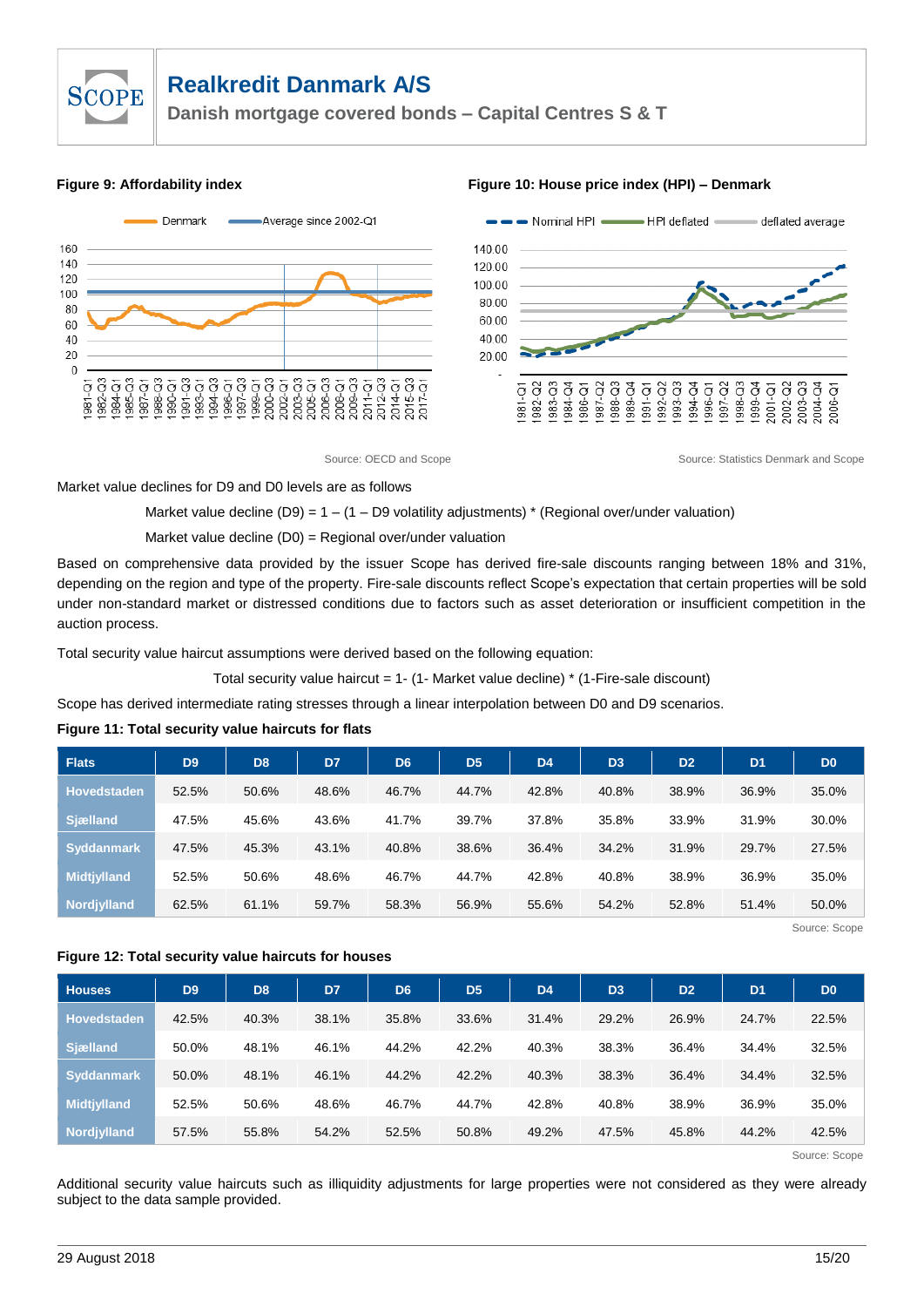

## **Danish commercial total security value haircuts**

To determine security value haircuts for the commercial market Scope followed the same rationale as for residential haircuts for Danish mortgage loans. This market was split into i) business properties, including retail, office, and others; ii) industrial; and iii) agricultural.

In order to derive any over/undervaluation in the respective market Scope has defined one economic cycle to fall between Q1 2007 and Q1 2014. A resulting undervaluation was given a floor of zero. In the absence of house price affordability data on commercial properties, volatility was also measured based on deflated price indices. The calculated volatility is 37% on average. The fire-sale discount based on the data provided ranges between 34% for business properties and 46% for industrial properties. This results in the following commercial security value haircuts.

#### **Figure 13: Total security value haircuts for houses**

| <b>Commercial</b>   | D <sub>9</sub> | D <sub>8</sub> | D7    | D <sub>6</sub> | D <sub>5</sub> | D <sub>4</sub> | D <sub>3</sub> | D <sub>2</sub> | D <sub>1</sub> | D <sub>0</sub> |
|---------------------|----------------|----------------|-------|----------------|----------------|----------------|----------------|----------------|----------------|----------------|
| <b>Business</b>     | 67.5%          | 64.4%          | 61.4% | 58.3%          | 55.3%          | 52.2%          | 49.2%          | 46.1%          | 43.1%          | 40.0%          |
| <b>Industrial</b>   | 65.0%          | 62.8%          | 60.6% | 58.3%          | 56.1%          | 53.9%          | 51.7%          | 49.4%          | 47.2%          | 45.0%          |
| <b>Agricultural</b> | 60.0%          | 57.2%          | 54.4% | 51.7%          | 48.9%          | 46.1%          | 43.3%          | 40.6%          | 37.8%          | 35.0%          |

Source: Scope

For commercial properties in capital centres S and T in Sweden or Norway Scope has assumed base case (D0) haircuts of 65% and 80% in a stressed scenario (D9); intermediate scenarios were linearly interpolated.

#### **Other parameters**

Based on the composition of the capital centres, Scope has applied segment-specific recovery rates for residential, commercial and substitute assets. Scope also based the relevant average liquidity premium on the composition. The highest stress assumptions only apply in the scenarios which, if passed, allows Scope's maximum credit differentiation between the issuer and its covered bonds.<sup>5</sup>

**Liquidity premium.** Scope has applied 150bps as an additional and most stressful liquidity premium to discount Danish residential mortgage loans, and 300bps for the respective commercial segment. The liquidity premium was determined by analysing the historical trading spreads of Danish mortgage covered bonds denominated in either euros or Danish kroner.

**Market risk stresses.** In the cash flow analysis Scope has assumed deterministic interest rate and foreign exchange stresses, applying a common framework to establish the stresses. This allows Scope to establish stresses that equate to the maximum achievable rating uplift.

**Interest rate analysis.** Scope has tested the rated SDROs against several scenarios of rising and falling interest rates. Both covered bond programmes are the most sensitive against rising interest rate scenarios. The capital centre S programme is most sensitive to a scenario in which interest rates rise after two years and plateau at 10%; capital centre T is most sensitive to rate rises that plateau at 10% after 10 years. For other rate scenarios tested refer to the covered bond methodology.

**Foreign-exchange risk analysis.** Based on the scenario analysis framework in the methodology, Scope has established and tested the capital centres' sensitivity to foreign exchange rate stresses. Capital centre S is exposed to an appreciation of Danish kroner against its other currencies because substitute assets held in Swedish and Norwegian kroner are not funded with outstanding bonds. In the most stressful scenario this incorporates devaluations of 26% (Swedish kroner) and 32% (Norwegian). Scope has incorporated a devaluation stress of the euro against the Danish kroner of 7% despite the latter is almost being pegged to the former. Capital centre T is exposed to a depreciation of Danish kroner against its other currencies even though asset and liabilities have a near-perfect natural hedge with each other. However, there is an open position with assets written down by losses; therefore, foreign currency liabilities exceed foreign currency assets. In this case Scope has assumed an appreciation of 35.5% (Swedish kroner), 25% (Norwegian kroner) and 7% (euro).

<sup>&</sup>lt;sup>5</sup> The maximum credit differentiation between the rating of the issuer and its covered bonds is typically determined by Scope's fundamental assessment of the legal and resolution framework. Scope's methodology sets out that the maximum credit differentiation can only be three notches higher than this fundamental uplift. For the issuing bank, Scope has determined a fundamental support of six notches. According to Scope's methodology, the maximum uplift is seven notches (6+3).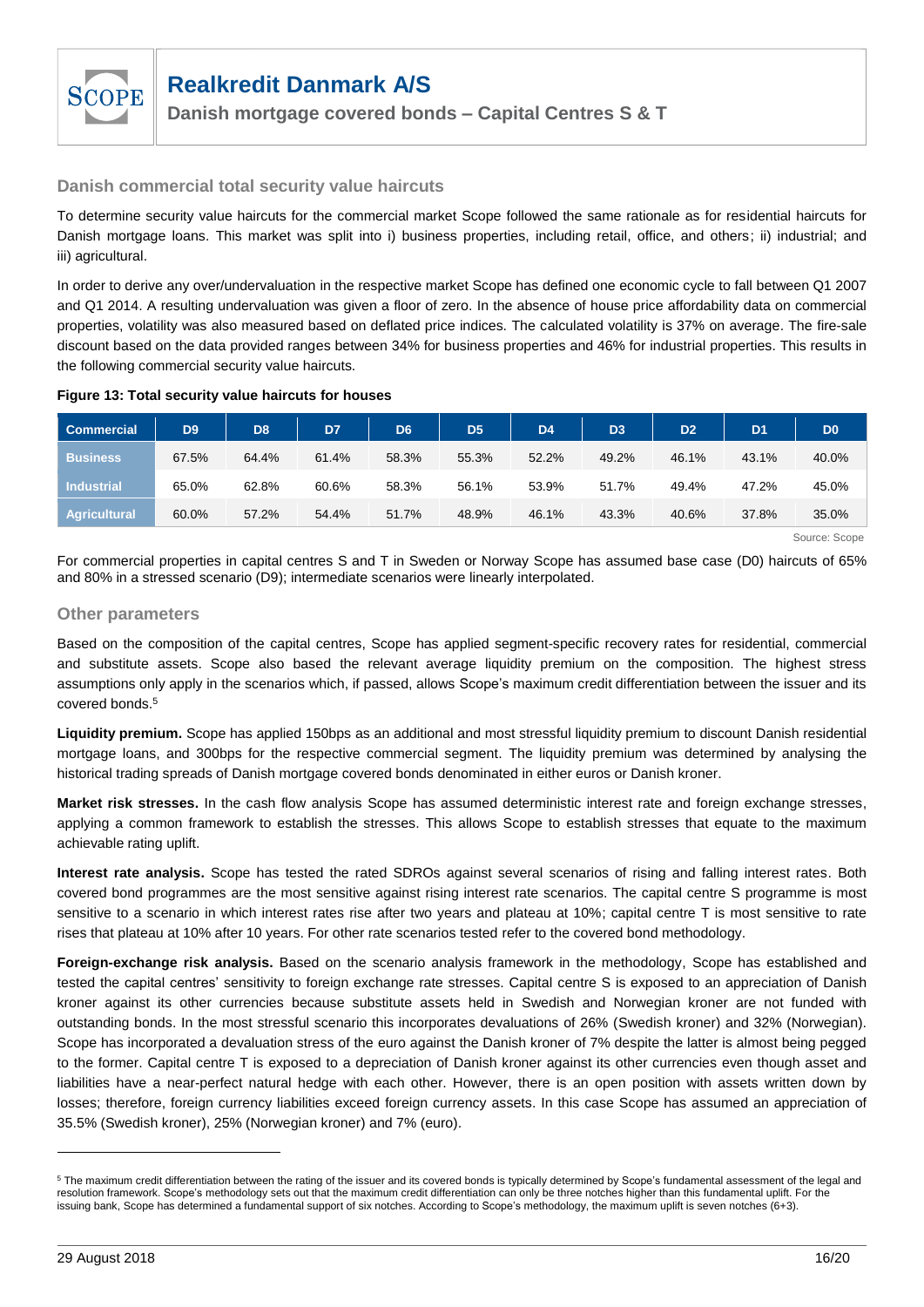

**Danish mortgage covered bonds – Capital Centres S & T**

**Prepayment rate assumptions.** Scope has tested constant prepayment rate assumptions of 0% and 20% for all cover assets. The negative weighted average maturity in combination with a high constant prepayment rate results in the most stressful scenario, primarily due to the loss of excess spread.

**Servicing fee.** Scope has applied country- and asset-type-specific servicing fees to be paid by the cover pool annually. For the respective segments in Realkredit's capital centres Scope has applied a residential servicing fee of 25bps, commercial fee of 50bps and 10bps for the substitute assets. The weighted average annual servicing fee used is 27bps for capital centre S and 32bps for capital centre T.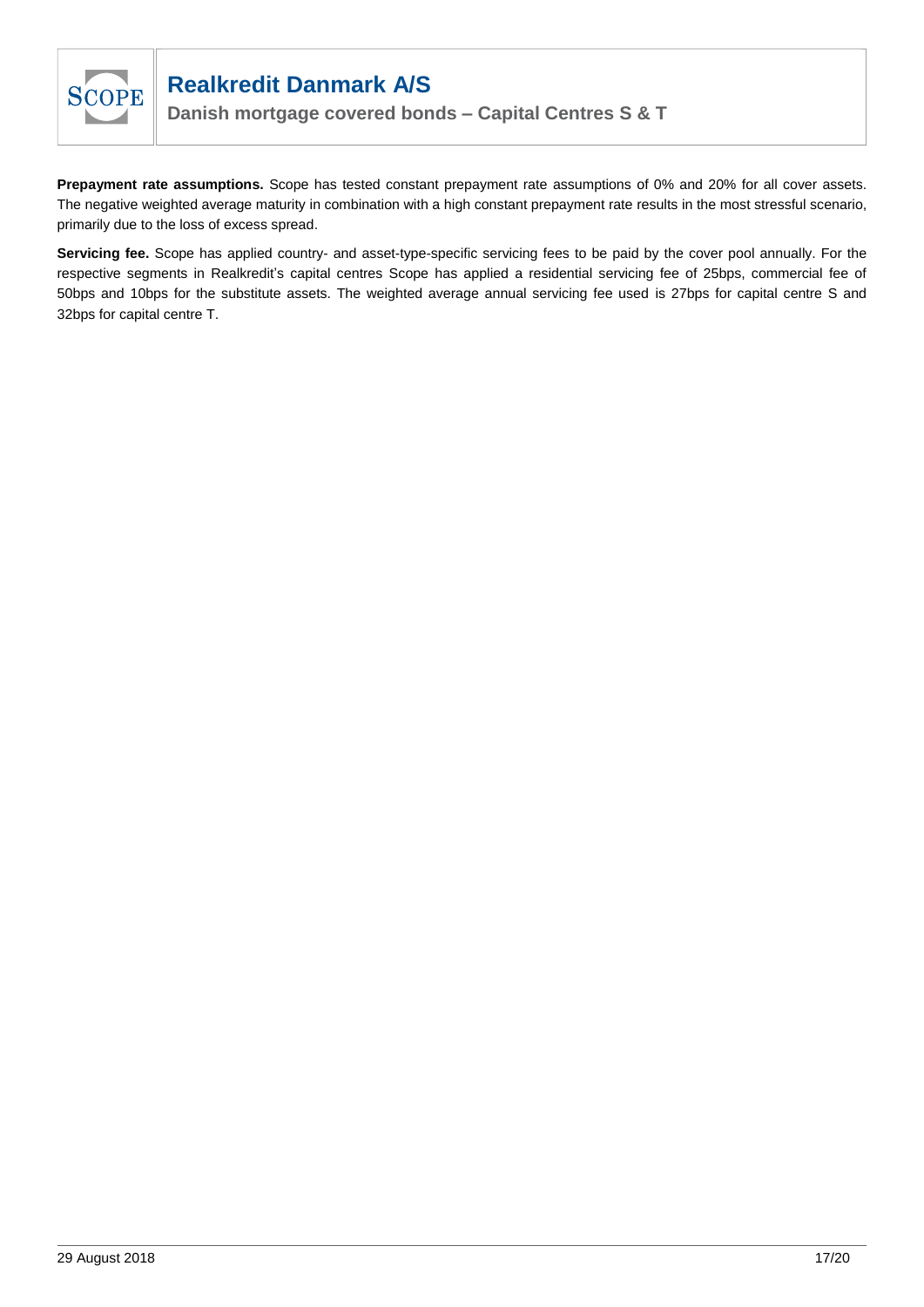

**Danish mortgage covered bonds – Capital Centres S & T**

# **II. Summary of covered bond characteristics**

| <b>Reporting date</b>                                                                | 31 March 2018                                                                                                                                           | 31 March 2018                                                          |  |  |  |
|--------------------------------------------------------------------------------------|---------------------------------------------------------------------------------------------------------------------------------------------------------|------------------------------------------------------------------------|--|--|--|
| <b>Issuer name</b>                                                                   | Realkredit Danmark A/S                                                                                                                                  |                                                                        |  |  |  |
| <b>Capital centre</b>                                                                | S                                                                                                                                                       | T                                                                      |  |  |  |
| Country                                                                              | Denmark                                                                                                                                                 |                                                                        |  |  |  |
| <b>Covered bond name</b>                                                             | særligt dækkede realkreditobligationer (SDROs)<br>Danish mortgage covered bonds issued under the Danish<br>mortgage act<br>(Specific balance principle) |                                                                        |  |  |  |
| <b>Covered bond legal framework</b>                                                  | Danish legal covered bond framework                                                                                                                     |                                                                        |  |  |  |
| <b>Cover pool type</b>                                                               | Mortgage loans                                                                                                                                          | Mortgage loans                                                         |  |  |  |
| <b>Composition</b>                                                                   | Residential = $72.3%$<br>Commercial = $21.3%$<br>Substitute = $6.4\%$                                                                                   | Residential = $56.3%$<br>Commercial = $37.0\%$<br>Substitute = $6.6\%$ |  |  |  |
| <b>Issuer rating</b>                                                                 | $A + /NA^1$                                                                                                                                             | $A + /NA^1$                                                            |  |  |  |
| <b>Current covered bond rating</b>                                                   | AAA/Stable                                                                                                                                              | AAA/Stable                                                             |  |  |  |
| <b>Covered bond maturity type</b>                                                    | Hard bullets <sup>2</sup>                                                                                                                               | Hard bullets $2$                                                       |  |  |  |
| <b>Cover pool currencies</b>                                                         | DKK (99.8%)<br>EUR (0.2%)<br>SEK (0.0%)                                                                                                                 | DKK (93.6%)<br>SEK (3.0%)<br>EUR (2.7%)<br>NOK (0.7%)                  |  |  |  |
| <b>Covered bond currencies</b>                                                       | DKK (99.9%)<br>EUR (0.0%)                                                                                                                               | DKK (93.3%)<br>SEK (3.1%)<br>EUR (2.8%)<br>NOK (0.8%)                  |  |  |  |
| <b>Fundamental cover pool support (notches)</b>                                      | 6                                                                                                                                                       | 6                                                                      |  |  |  |
| Maximum achievable covered bond uplift (notches)                                     | 9                                                                                                                                                       | 9                                                                      |  |  |  |
| <b>Potential covered bond rating buffer</b>                                          | 5                                                                                                                                                       | 5                                                                      |  |  |  |
| Cover pool (DKK m)                                                                   | 269,261                                                                                                                                                 | 508,320                                                                |  |  |  |
| <b>Covered bonds (DKK m)</b>                                                         | 254,212                                                                                                                                                 | 472,985                                                                |  |  |  |
| <b>Substitute assets (DKK m)</b>                                                     | 15,049                                                                                                                                                  | 35,335                                                                 |  |  |  |
| Current overcollateralisation/ Legal minimum overcollateralisation                   | $5.9\% / 8\%$ <sup>3</sup>                                                                                                                              | $7.5\% / 8\%$ <sup>3</sup>                                             |  |  |  |
| Overcollateralisation to support current rating                                      | 1.30%                                                                                                                                                   | 2.50%                                                                  |  |  |  |
| Overcollateralisation to support current rating upon a one-notch<br>issuer downgrade | 1.60%                                                                                                                                                   | 3.50%                                                                  |  |  |  |
| <b>WA seasoning</b>                                                                  | 2.4 years                                                                                                                                               | 4.6 years                                                              |  |  |  |
| Duration/ Weighted average maturity of assets                                        | 9.06/13.17                                                                                                                                              | 9.85/14.26                                                             |  |  |  |
| Duration/ Weighted average maturity of liabilities                                   | 9.58/13.82                                                                                                                                              | 10.82/15.45                                                            |  |  |  |
| Duration gap/ Weighted average maturity gap                                          | $-0.52/ -0.65$                                                                                                                                          | $-0.97/ -1.19$                                                         |  |  |  |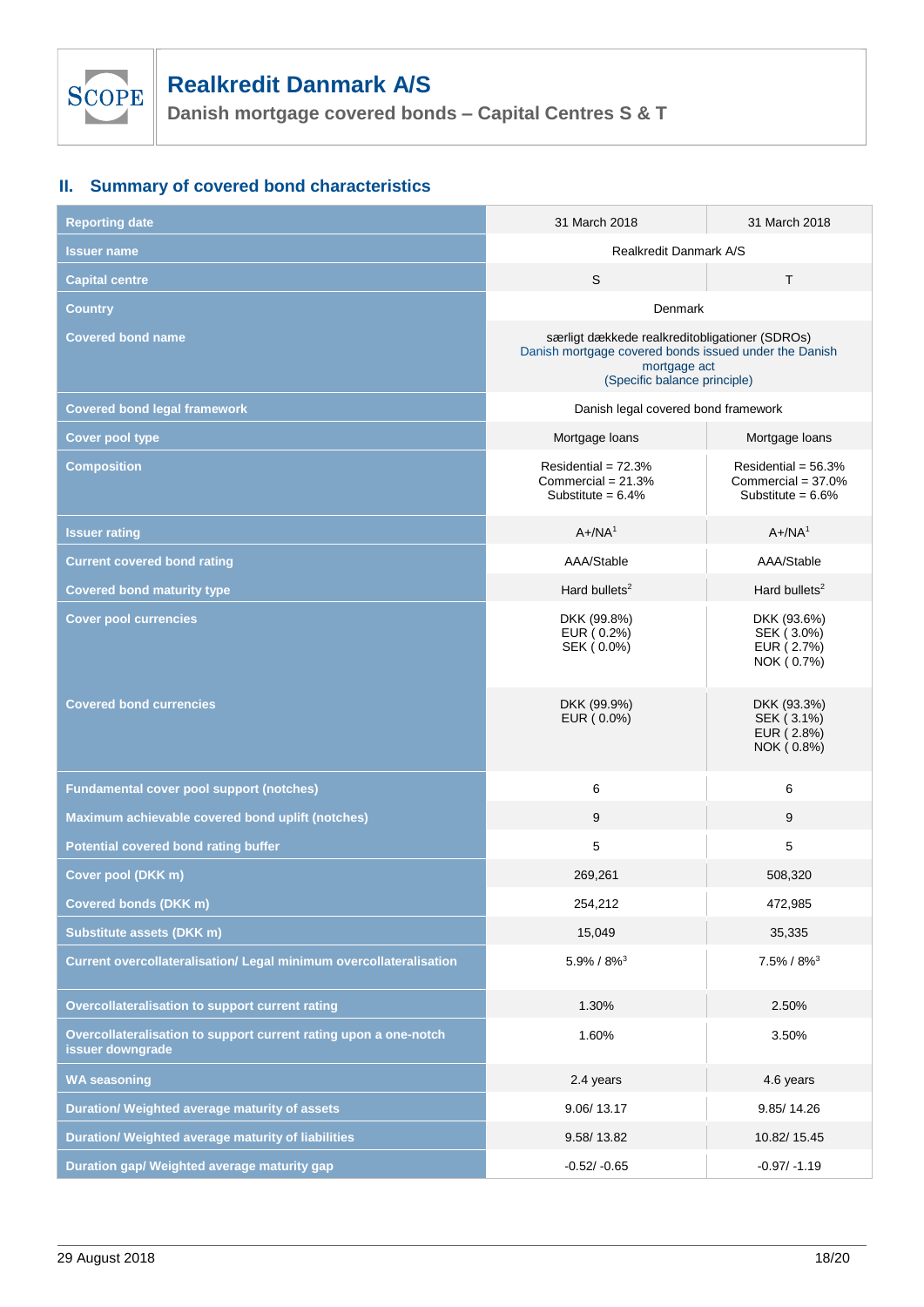

**Danish mortgage covered bonds – Capital Centres S & T**

| <b>Reporting date</b>                                           | 31 March 2018                                                                  | 31 March 2018                                                                  |
|-----------------------------------------------------------------|--------------------------------------------------------------------------------|--------------------------------------------------------------------------------|
| <b>Capital centre</b>                                           | S                                                                              | T                                                                              |
| <b>Number of exposures</b>                                      | 165,768                                                                        | 263,314                                                                        |
| Average Ioan size (in DKK '000s)                                | 1,236                                                                          | 1,253                                                                          |
| <b>Top-10 exposures</b>                                         | 1.9%                                                                           | 4.7%                                                                           |
| <b>Top-20 exposures</b>                                         | 3.1%                                                                           | 7.0%                                                                           |
| Interest rate type - assets<br>(fixed/floating)                 | 96.8%/3.2%                                                                     | 6.9%/93.1%                                                                     |
| Interest rate type - liabilities (fixed/floating)               | 98%/2%                                                                         | 78.9%/21.1% <sup>5</sup>                                                       |
| Weighted average LTV (whole loan LTV)                           | 63%                                                                            | 62%                                                                            |
| Geographic split (top 3)                                        | Greater Copenhagen (42.3%)<br>South Denmark (17.9%)<br>Central Denmark (17.7%) | Greater Copenhagen (40.5%)<br>South Denmark (17.1%)<br>Central Denmark (17.0%) |
| <b>Default measure</b>                                          | Inverse Gaussian/ Non-Parametric                                               | Inverse Gaussian/ Non-<br>Parametric                                           |
| Weighted average default rate (mortgage/substitute)             | 3.1%/0.11%                                                                     | 2.6%/0.11%                                                                     |
| Weighted average coefficient of variation (mortgage/substitute) | 50%/1375%                                                                      | 75%/1389%                                                                      |
| Weighted average recovery assumption (D0/D9) <sup>1</sup>       | 89.2% / 72.5%                                                                  | 87.9% / 69.3%                                                                  |
| Share of loans > three months in arrears (NPL)                  | 0.09%                                                                          | 0.46%                                                                          |
| Interest rate stresses (max./min.; currency-dependent)          | -1 to 10%                                                                      | -1 to 10%                                                                      |
| FX stresses (max./min.; currency-dependent)                     | 26% / -36%                                                                     | 26% / -36%                                                                     |
| D9 <sup>1</sup> liquidity premium                               | 150bps/ 300bps                                                                 | 150bps/ 300bps                                                                 |
| <b>Servicing fee (mortgage)</b>                                 | 27bps                                                                          | 32bps                                                                          |

<sup>1</sup> Issuer rating is currently under review for upgrade.<br><sup>2</sup> Covered bonds issued after 2014 can be extended in the case that refinancing fails.

<sup>3</sup> 8% of overcollateralisation are calculated based on risk-weighted assets; Realkredit applies an internal rating-based risk weighting.

<sup>4</sup> D0 or D9 denote the stresses commensurate with the rating distance between the issuer rating and the covered bond ratings.

<sup>5</sup> Fixed rate bonds are refinanced regularly reflecting the reset cycles of the mortgage loans thereby reducing the interest rate mismatch.